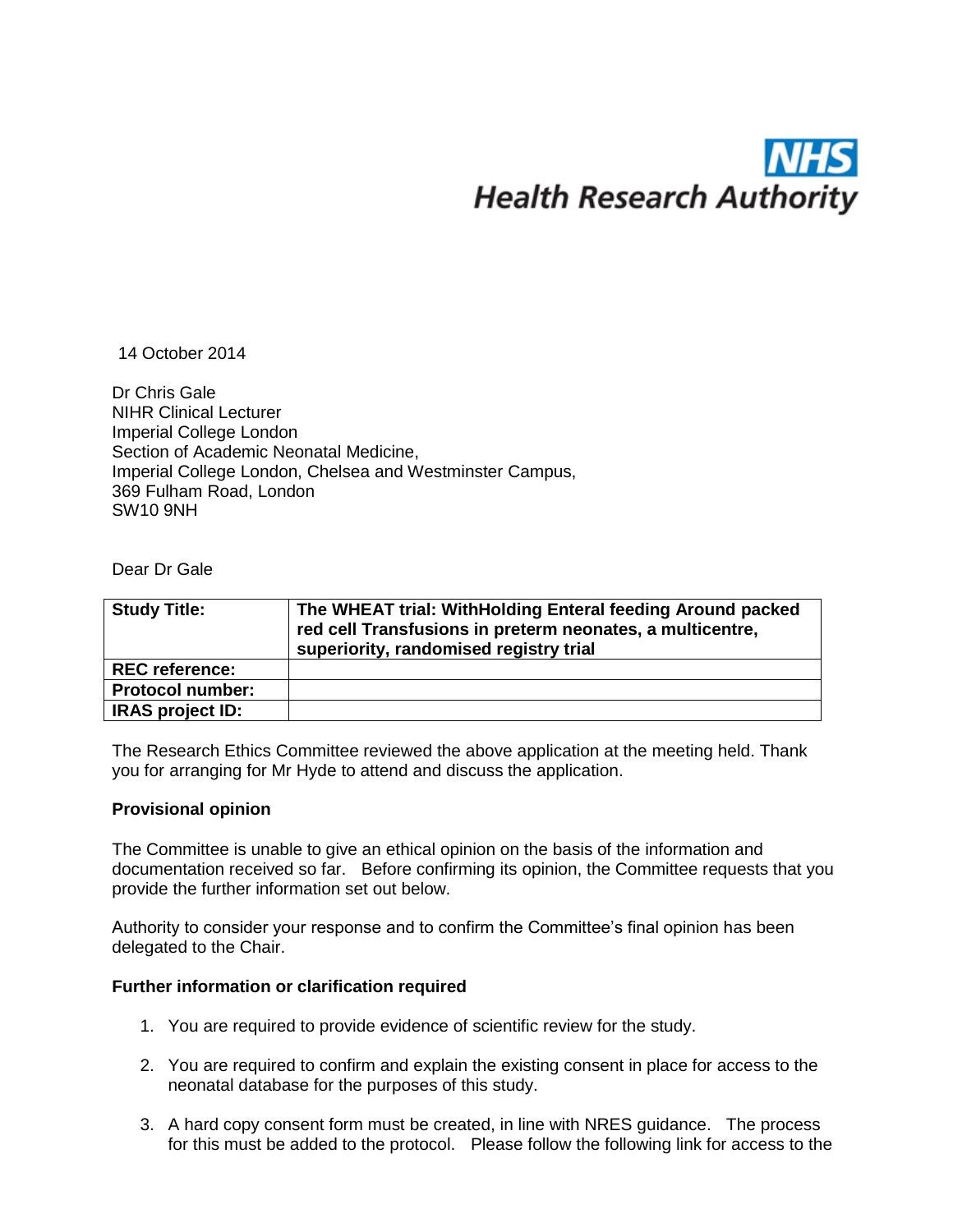NRES guidance;

[http://www.hra.nhs.uk/resources/before-you-apply/consent-and-participation/consent-an](http://www.hra.nhs.uk/resources/before-you-apply/consent-and-participation/consent-and-participant-information/) [d-participant-information/](http://www.hra.nhs.uk/resources/before-you-apply/consent-and-participation/consent-and-participant-information/)

- 4. The participant information sheet should be re-written/re-formatted in line with NRES guidance, to ensure all pertinent areas are covered. Please follow the following link for access to the NRES guidance; [http://www.hra.nhs.uk/resources/before-you-apply/consent-and-participation/consent-an](http://www.hra.nhs.uk/resources/before-you-apply/consent-and-participation/consent-and-participant-information/) [d-participant-information/](http://www.hra.nhs.uk/resources/before-you-apply/consent-and-participation/consent-and-participant-information/)
- 5. The following additional changes to the information sheet must be made:
	- a) The word 'important' must be removed from the sentence in the first paragraph reading '…we want you to know about an important study'.
	- b) The risks associated with additional cannulation must be added.
	- c) The sentence within the 'Are there any benefits for my baby?' section stating 'This non evidence based approach to neonatal care may involve more risk than being in a study like WHEAT which involves a carefully designed protocol and consistent monitoring' must be removed. Note: Giving this kind of information to potential participants by inclusion in a general information leaflet about research is considered to be reasonable, though the particular wording should be reviewed within the institution quidelines.
- 6. A one page summary of the study must be created, to be presented alongside the full participant information sheet.
- 7. The following changes are required to the protocol:
	- a) Information must be added to the protocol confirming that any units that were found to have overridden the randomisation process a significant number of times, as a result of preference towards a particular approach, would be withdrawn from the study.
	- b) The point at which recruitment would be stopped, as a result of sufficient evidence being gathered in favour of one approach, must be clearly outlined.
	- c) You are required to clarify the safeguards in place to ensure excessive attempts at cannulation do not occur.
	- d) The consent process must be amended to reflect the inclusion of the consent form, as above.

# **If you would find it helpful to discuss any of the matters raised above or seek further clarification from a member of the Committee, you are welcome to contact the REC Manager,**

When submitting a response to the Committee, the requested information should be electronically submitted from IRAS. A step-by-step guide on submitting your response to the REC provisional opinion is available on the HRA website using the following link: [http://www.hra.nhs.uk/nhs-research-ethics-committee-rec-submitting-response-provisional-opini](http://www.hra.nhs.uk/nhs-research-ethics-committee-rec-submitting-response-provisional-opinion/) [on/](http://www.hra.nhs.uk/nhs-research-ethics-committee-rec-submitting-response-provisional-opinion/)

Please submit revised documentation where appropriate underlining or otherwise highlighting the changes which have been made and giving revised version numbers and dates. You do not have to make any changes to the REC application form unless you have been specifically requested to do so by the REC.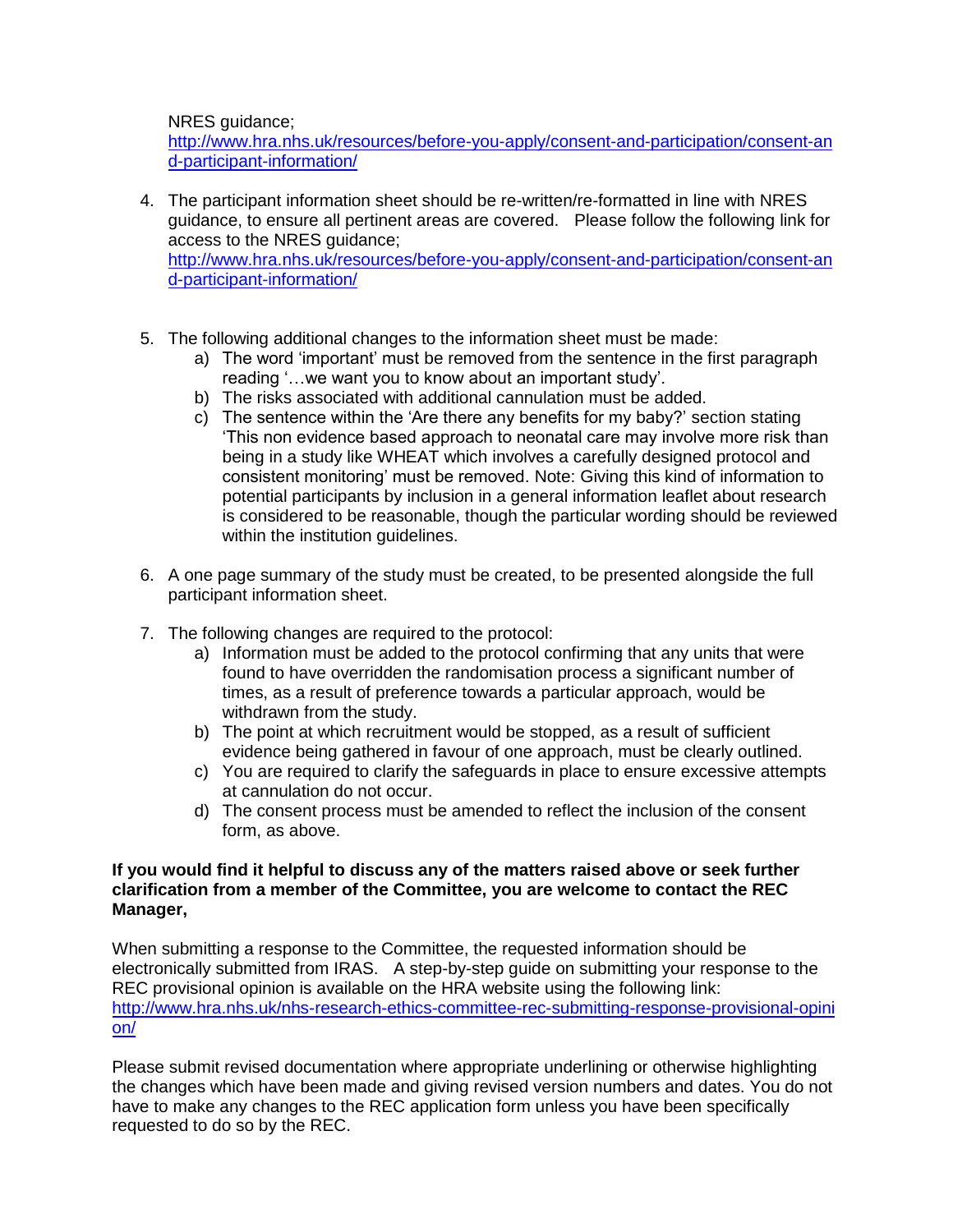The Committee will confirm the final ethical opinion within a maximum of 60 days from the date of initial receipt of the application, excluding the time taken by you to respond fully to the above points. A response should be submitted by no later than 13 November 2014.

#### **Summary of the discussion at the meeting**

The committee noted Mr Hyde's statement that he was not a clinician, and that clinically related queries may be more appropriately addressed in correspondence to the CI.

#### **Social or scientific value; scientific design and conduct of the study**

Members discussed the two approaches that would be tested in the study, and queried whether there was true scientific equipoise between the two. It was noted there appeared to be no strong evidence in favour of either approach, but units tended to create policies to ensure practice was consistent and performed to particular standards.

The Committee queried whether the data could have been collected as part of an audit looking at historical information. Following discussion it was noted the Chief Investigator had already carried out a similar review. In addition, the Cochrane Report had reviewed data and found no solid evidence in favour of either approach, though the meta-analysis favoured the 'no feeding during blood transfusion' approach..

The Committee commented this looked like an important trial, but queried whether there was really equipoise between the two approaches in the medical community. They asked whether units that already had an established approach would participate, given it would involve them changing their standard practice. They further asked whether only units who had not established a policy on which approach to take would be included. *The applicant informed the Chief Investigator had carried out an extensive survey of neonatal units, with the majority confirming they would be willing to enrol in the study. This suggested that clinicians did not feel there was a conflict. He added units that had put guidelines in place had done so predominantly to standardise practice, and not as a result of a particular evidence base. Because there was currently a lack of evidence in favour of either approach clinicians seemed willing to support the trial.*

Members asked whether it would be appropriate to indicate that those with an adopted policy in place may wish not to participate, given it will require them to carry out practices against their usual policies. They added it could be an inclusion criteria only to include units where there was genuine equipoise i.e. there was no set policy in place. *The applicant informed, as he understood it, that Chelsea and Westminster had a policy, however, they acknowledged there was equipoise of opinion between the two approaches and had indicated they were willing to override their current policy in order to participate.*

Members suggested there could be a statement in the protocol indicating if there were a substantial number of clinicians within any given unit who favoured a particular approach, with the potential that they may therefore override randomisation process in favour or their preferred approach, these units should be excluded from participation. *The applicant informed that, in the past, study teams had monitored the randomisation process closely. He added if, during*  monitoring, there were found to be a substantial number of 'overrides' within a unit, that unit *could be withdrawn.*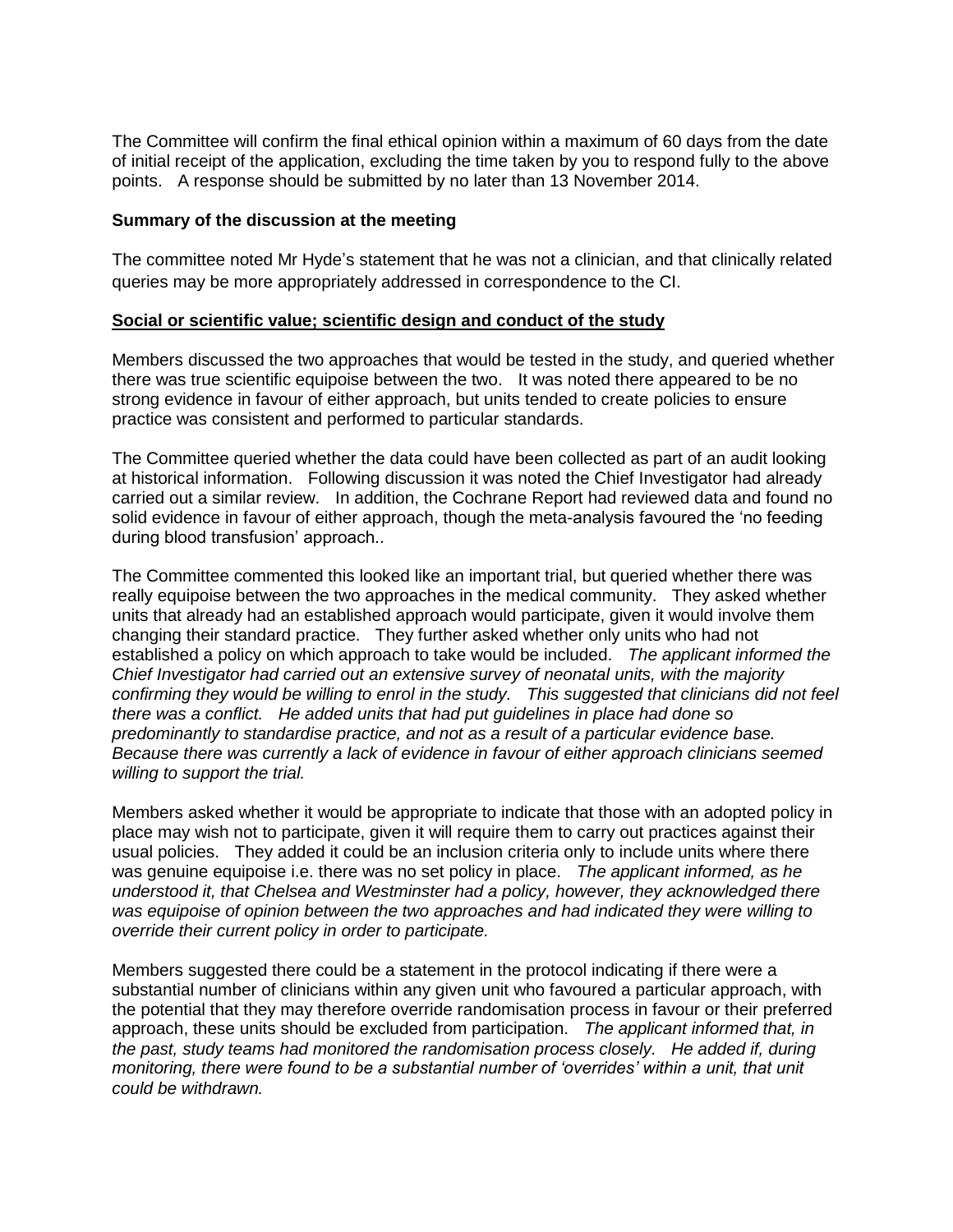The Committee noted multiple births would be randomised to the same arm. *The applicant confirmed this, stating that the possible bias had been accounted for in the statistical analysis. He added the team had taken advice from parents on this.* 

Members commented that some neonatal units may have higher or lower than average mortality rates. In addition, some of these may be electing to feed during transfusions, and others not to feed. They asked whether these existing variations would be taken in to account, in order that they do not bias data. They also asked whether participants would be recruited from an equal cross section of units to account for this. They commented the babies' condition would depend on many variables, and wished to know how the team would establish whether outcomes were as a result of the approach to feeding, or existing issues such as a lower than average mortality rate*. The applicant responded this was a rare and devastating condition, and so far approximately 90% of the units approached had indicated they would like to be involved in the trial. He added the team would have full mortality data so they could compare this against existing data, in order to undertake post-hoc analysis. He believed it was likely the coverage of units in the UK would be large enough to mitigate such issues.* 

The Committee asked whether it was possible there may be an 'inverse Hawthorne Effect' in units that are being asked to change their practice away from their current standard of care. In effect, this may be attempting to change the culture of the unit and the opinions of those who work within it. *The applicant stated each unit would need to make a clear and informed decision they were happy to randomise to both approaches. They would therefore need to review their practices or policies to ensure they were able to do this.* Members commented if clinicians did not believe in the alternative approach, this may bias outcomes. *The applicant stated they would not wish to include any unit that did not have a genuine position of equipoise towards the study. He added the team felt strongly about pioneering the approach to this research, and building an evidence base that was currently lacking.* 

The Committee commented the applicant had presented the study's reasoning well.

# **Favourable risk benefit ratio; anticipated benefit/risks for research participants (present and future)**

The Committee discussed the Data Monitoring Committees (DMC) role in the study, and wished to query whether a stopping point would be implemented when it became apparent one approach had better outcomes. They noted these rules would be set out by the DMC at their first meeting. Members stated participants should not continue to be recruited if data is already sufficient. Given approximately 15% of the 'highest-risk' babies might get NEC, which was a life threatening illness, members noted it was a delicate issue, and asked for reassurance that appropriate stopping guidelines were in place. *The applicant was unable to comment, but agreed to provide a full response in correspondence.*

The Committee were keen to confirm there were safeguards in place to prevent excessive cannulation attempts, where clinicians were finding it difficult to fit additional IV lines. *The applicant stated he could refer this to the Chief Investigator to provide a full response. He added he believed it was unlikely many babies would require a 2nd cannulation. He added second cannulations for feeding were likely to be carried out in some hospitals for the purposes of feeding as part of standard care*. The Committee commented the clinicians involved should be assessing the risks during the procedure, in order to make the appropriate decision. They added it would be beneficial to document a limit on the number of attempts at cannulation in the protocol, in order to mitigate the risk.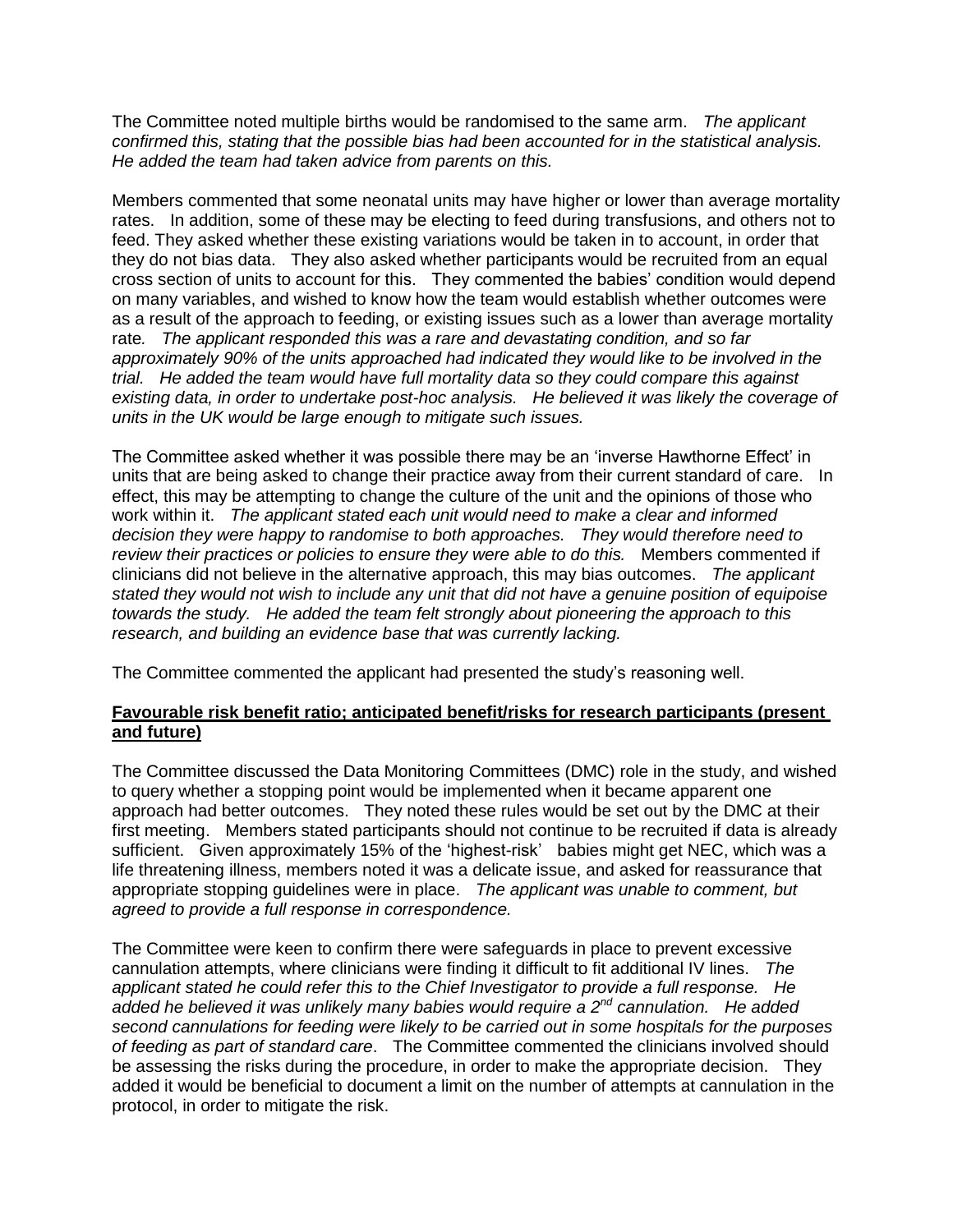In conclusion, the Committee confirmed the 'stopping rules' with regard to continuation of the trial needed to be clarified in the protocol. Clarification was also required around safeguards to prevent excessive attempts at cannulation which may harm the baby.

## **Informed consent process and the adequacy and completeness of participant information**

The Committee commented they did not agree with the rationale given for not seeking formal consent. They acknowledged the justification that as both approaches are currently implemented as 'standard practice' across the country the researchers consider there is no need to seek consent. It was the Committee's view that these participants would be undergoing randomisation for the purposes of a research trial, and that they may receive treatment they would not ordinarily have received in standard care. *The applicant noted this, but stated patients would be naturally randomised in standard care, as the approach taken would depend on where they lived and which hospital they attended.* The committee did not agree that this was random allocation.

The Committee queried how this could be justified given the Declaration of Helsinki's statement that informed consent should be given for the purposes of research studies. *The applicant stated parents would have the opportunity to provide 'opt out' consent. He explained there would be an electronic system in place, whereby when the baby was admitted the clinician would be alerted that they were eligible for the study. The clinician would then speak with the parents about the study. There would be a 'yes' and 'no' option on the screen, and if parents did not wish to participate the clinician would be able to select the appropriate option. If they were happy to proceed their child would be randomised into the trial. The applicant added the parents could opt out at any point, with the clinician having the ability to revisit the system and withdraw their consent. They would retain the option to opt in or out throughout.* 

The Committee noted this was a binary system, and it should not be about just saying yes or no, but rather they needed to be sure participants were making a fully informed decision about what exactly they were consenting to. This could include access to data and randomisation into the trial, amongst other elements. The Committee felt it was a matter of ethics, and law in the case of access to data, that participants should have a clear list of what they were consenting to so that they could give fully informed and explicit consent to all aspects of the study. *The applicant stated that informed consent was already in place to extract data from the established neonatal database.* Members commented specific consent to extract data for the purposes of this study would be needed. *The applicant informed consent for this had already been taking using the 'opt out' consent as part of standard practice; this covered consent to access data for research purposes. These participants had already been given the opportunity to opt out, and so the process of opt out consent had already been practiced. To date no one had ever opted out.* 

The Committee commented an opt out process would be an unusual approach, and they did not feel the arguments put forward justified a departure from usual practice. *The applicant stated the standard consent process could be a barrier to the research. He added if the research involved a new intervention he would agree that 'opt out' consent was not appropriate, however, this was a treatment being carried out in standard practice, with the approach taken currently being decided purely on the basis of which hospital you a patient attended. The team wished to formalise this randomisation in order to build an evidence base and establish the best*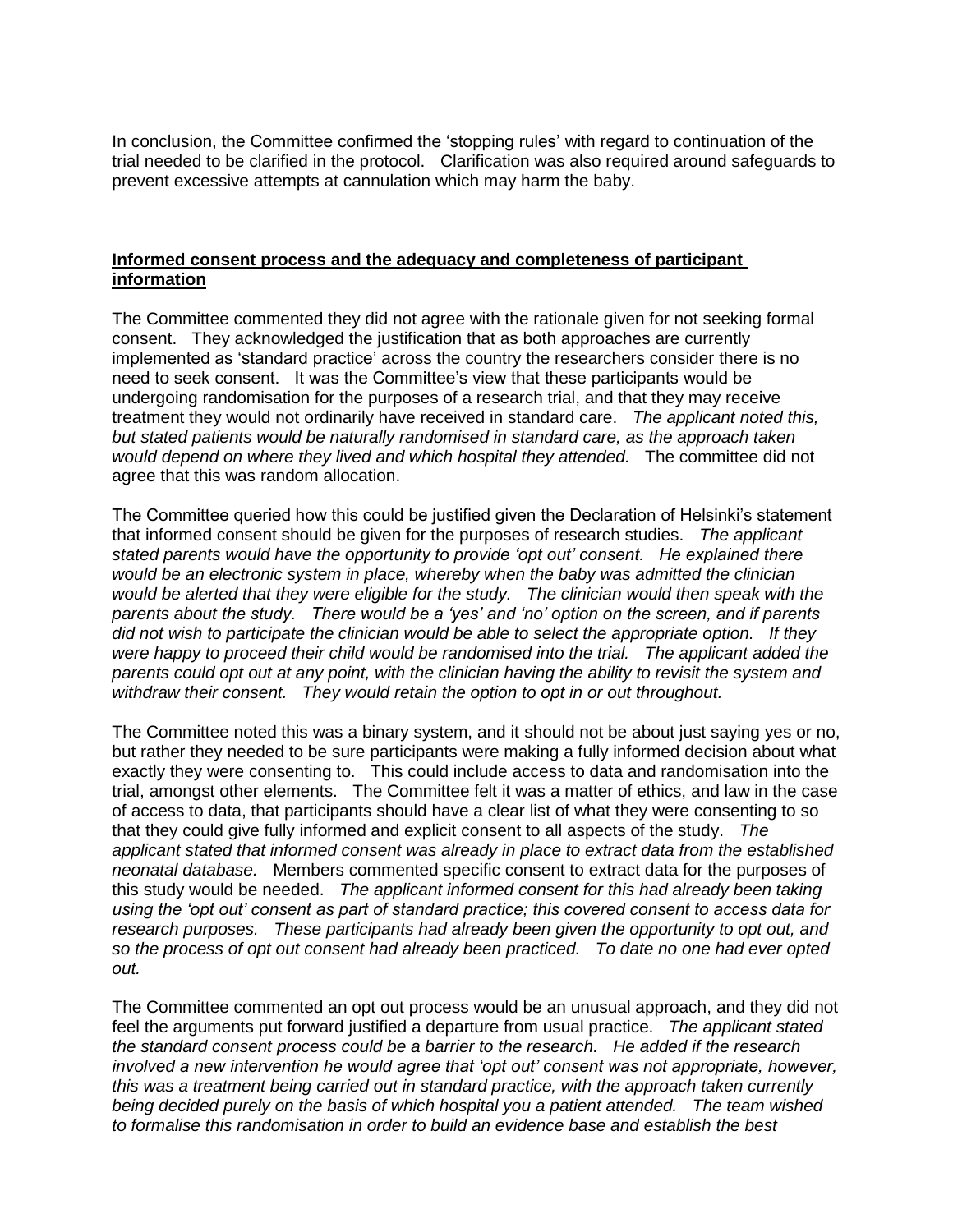*approach. The applicant stated as both approaches were already being used in hospitals the study was low risk, and a formal consent process in this case would add unnecessary burden to the parents. He confirmed participants would be approached at various points throughout the study to ask if they are still happy to be involved, and would have the participant information sheet in order to inform their initial decision.* 

Members asked whether the participant would have a clear list of what they were consenting to. The applicant stated they would not, however, the team could potentially produce something electronic. *The Committee asked whether a hard copy could be provided, so that participants could physically sign each consent point to indicate they agree to each element. The applicant stated this could be possible, but he would need to discuss it with the Chief Investigator as there was an effort being made to move away from paper based activity. He added electronic documentation was more secure and could be linked directly to data and medical records.* The Committee commented a report from Snowden Research indicated parents would prefer hard copies*. The applicant stated parents would have a hard copy of the information sheet, and the team had also discussed creating a document confirming they have opted out, or that they have agreed to participate.* Again, members commented they would prefer participants to have an explicit list of what they were consenting so that they could proactively sign off against each element.This would be much clearer for the participant and ensure they are fully informed. *The applicant commented surely this would be implicit within the information sheet.* The Committee stated they would take a view on whether the information sheet was adequate for this purpose.

With regard to the participant information sheet, the Committee stated they were unhappy with the statement that participating in research improved the care of patients. *The applicant outlined evidence from other trials indicating participants on randomised controlled trials did better, even if they were part of the control group. He stated it was important to tell participants the positives as well as the negatives. Given there was no evidence that either treatment approach worked better than the other, the applicant felt that participating was surely more beneficial than not participating.* The Committee were concerned it may unduly induce parents to participate. *The applicant stated if only the risks are outlined it would not be a balanced view, and would therefore not enable participants to make an informed decision. He added other trials in neonatal care had clearly shown the Hawthorne Effect had occurred, and it was important that this needed to be acknowledged by the research community.* The Committee stated they understood the applicant's view point, and would discuss the issue in private.

The Committee stated the sentence 'we want you to know about an important study' was not appropriate. *The applicant agreed, and was happy to remove the word 'important'.* In addition, there are no risks listed as a result of participation. Members felt the risks associated with a possible extra cannulation should be added.

In discussion following the applicant's departure, the Committee noted the statement around participating in research improving the care of patients was not featured in the information sheet. There was, however, a sentence in the 'Are there any benefits for my baby?' section stating 'This non evidence based approach to neonatal care may involve more risk than being in a study like WHEAT which involves a carefully designed protocol and consistent monitoring'. The Committee agreed this statement may be coercive and was not accurate. They agreed it should be removed. [Chair's note: The committee was concerned about the use of this information as an inducement to give consent to this particular study, rather than as an encouragement to participate in medical research in the form of a reassurance that to do so is generally associated with improved outcomes even in control groups. The committee would have no objection to issuing this to potential participants as an inclusion in a general information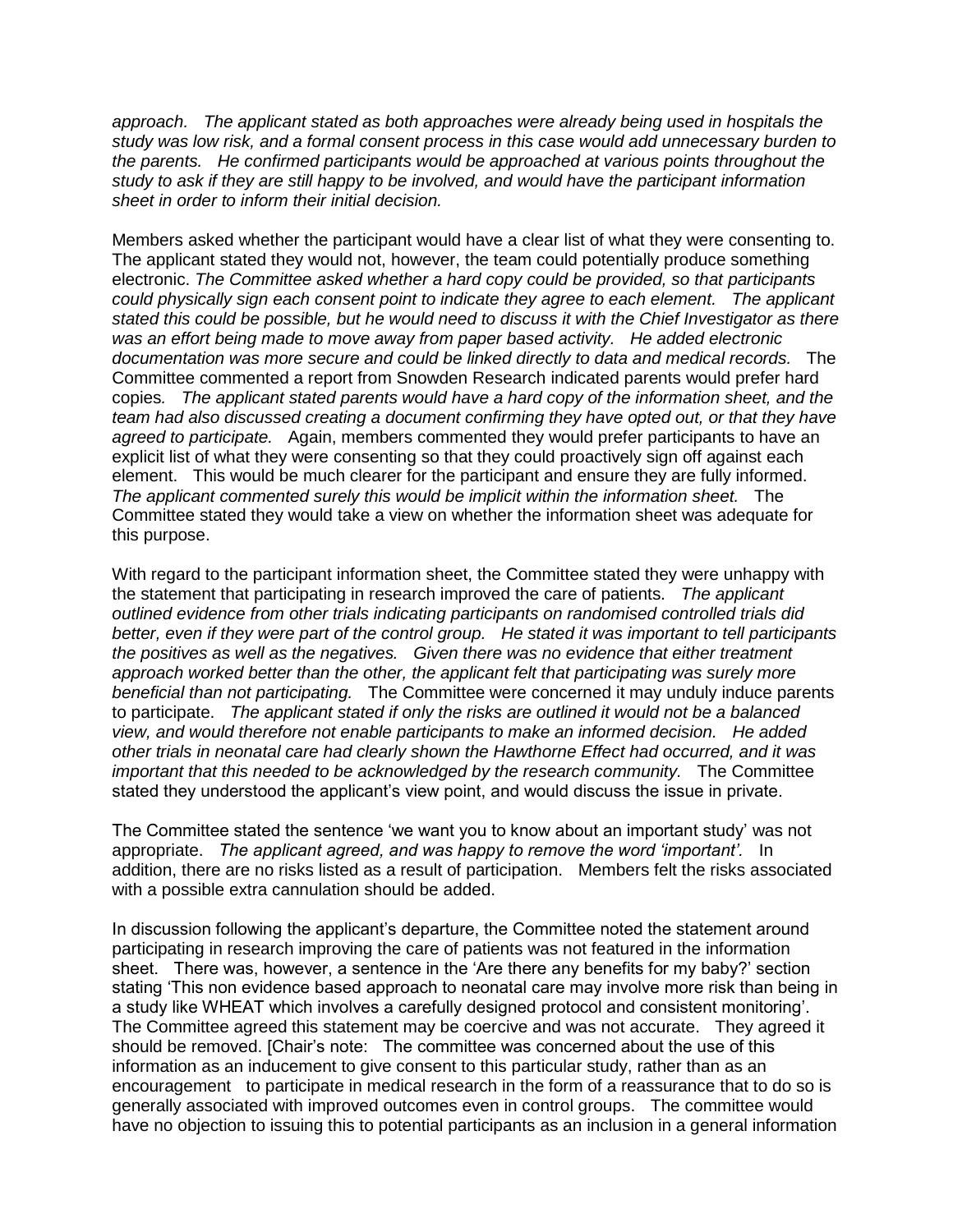document outlining the benefits of medical research to the community and to potential participants as is already available and commonly in use.

In terms of the consent process, members commented the study involved a point of randomisation, purely for the purposes of the study, and access to personal data. Members felt strongly that participants required the opportunity to knowingly agree to randomisation. This randomisation may result in babies within the same neonatal unit undergoing different care. Members felt this may cause concern for parents, and could be exacerbated by having no clear record to reflect on in terms of what they had consented to. The Committee did not agree that formal consent may decrease the number of parents who agree to participate. They commented participants should be making an active step to consent and 'opt in' to the study. The only justifications to an exemption of this process, in the Committee's view, would be in an emergency care situation or in other special circumstances e.g. in epidemiological studies, and/or with section 251 approval. The Committee agreed a formal, hard copy, consent form should be provided to participants, containing a full list of the activities to which participants were consenting. Participants should be required to initial against each point, clearly indicating that they understood and consented. The consent form should be created in line with NRES guidance.

Members also wished to confirm that all parents enrolled would have already given consent for their children's' data to be extracted from the neonatal database, for the purposes of this research. [Chair's note: it may be worth considering the possibility (even though this has apparently never happened) that such general consent may have been declined, and if so, would it be reasonable to be excluded from this study as a result or would a study-specific arrangement be in place?]

Members commented the participant information sheet should be reviewed and re-written in line with NRES guidance, to ensure all pertinent information was included. Given the sensitive nature of the research, it was agreed a one page summary of the study should also be created. This would enable parents to digest the key points of the study during what may be a time of distress. The fuller information sheet would then also be provided to explain the important back ground information. This could be read at the participant's leisure.

# **Suitability of the applicant and supporting staff**

The Committee asked for confirmation that the study would be conducted to Good Clinical Practice (GCP) standards. *The applicant confirmed the Chief Investigator was fully GCP trained*. The Committee noted it was the sponsor's responsibility to ensure GCP training was in place.

# **Independent review**

The Committee wished to receive evidence of the scientific reviews that had been carried out for the study, as indicated at A54 within the application form.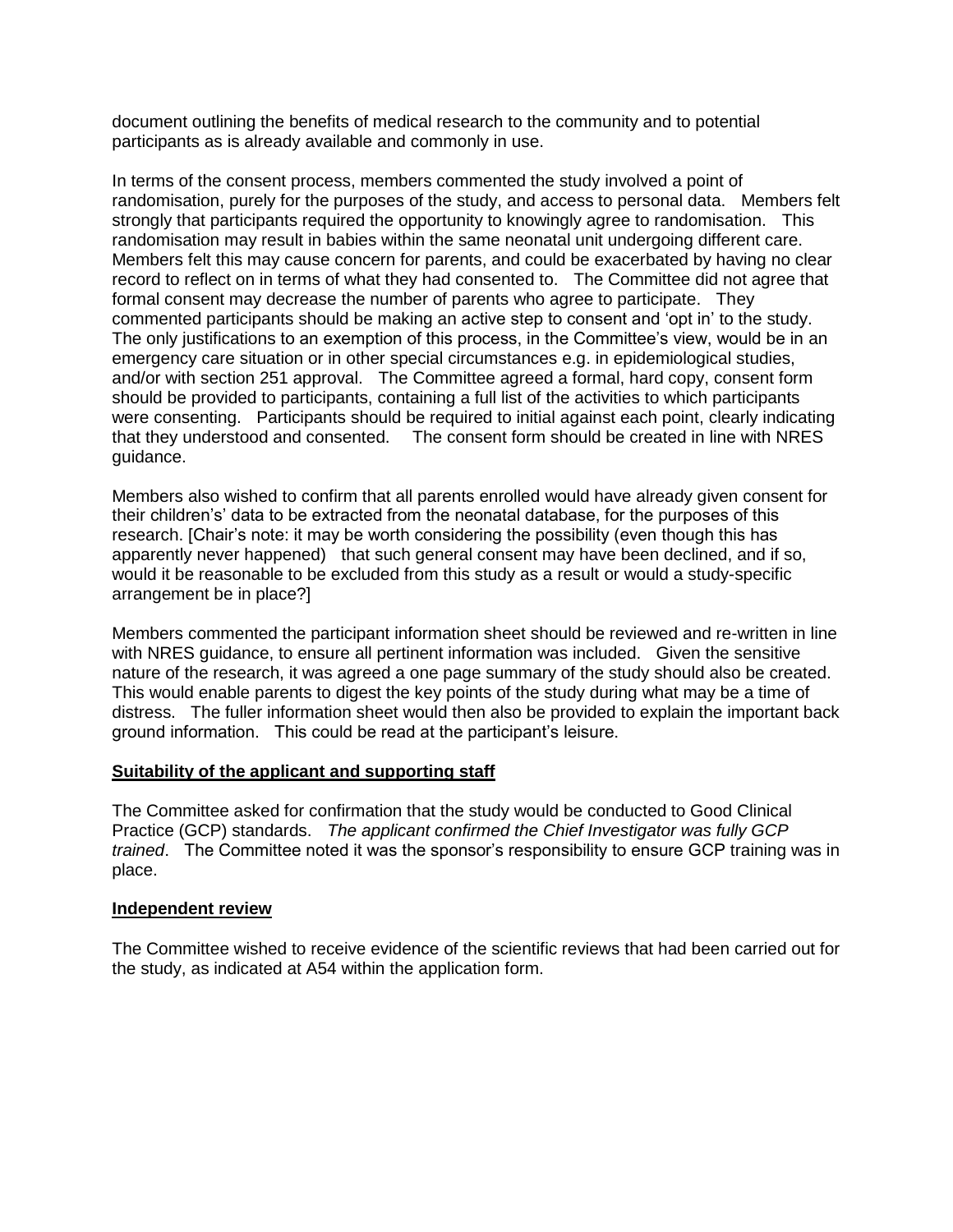# **Documents reviewed**

The documents reviewed at the meeting were:

| Document                                                                | Version | Date              |
|-------------------------------------------------------------------------|---------|-------------------|
| Covering letter on headed paper                                         |         | 05 September 2014 |
| Evidence of Sponsor insurance or indemnity (non NHS Sponsors<br>only)   |         | 21 July 2014      |
| IRAS Checklist XML [Checklist_10092014]                                 |         | 10 September 2014 |
| Letter from sponsor                                                     |         | 21 August 2014    |
| Participant information sheet (PIS) [WHEAT Parent Information<br>Sheet] | 1.3     | 31 August 2014    |
| REC Application Form [REC_Form_10092014]                                |         | 08 September 2014 |
| Research protocol or project proposal                                   | 1.3     | 11 August 2014    |
| Summary CV for Chief Investigator (CI)                                  |         | 05 September 2014 |

# **Membership of the Committee**

The members of the Committee who were present at the meeting are listed on the attached sheet

One member declared a potential conflict of interest, however, the Committee agreed there was no conflict and the member could play a full part in discussion.

# **Statement of compliance**

The Committee is constituted in accordance with the Governance Arrangements for Research Ethics Committees and complies fully with the Standard Operating Procedures for Research Ethics Committees in the UK.

# **Please quote this number on all correspondence**

Yours sincerely

# **Chair**

Email:

*Enclosures: Copy to: List of names and professions of members who were present at the meeting and those who submitted written comments. Chelsea and Westminster NHS Foundation Trust*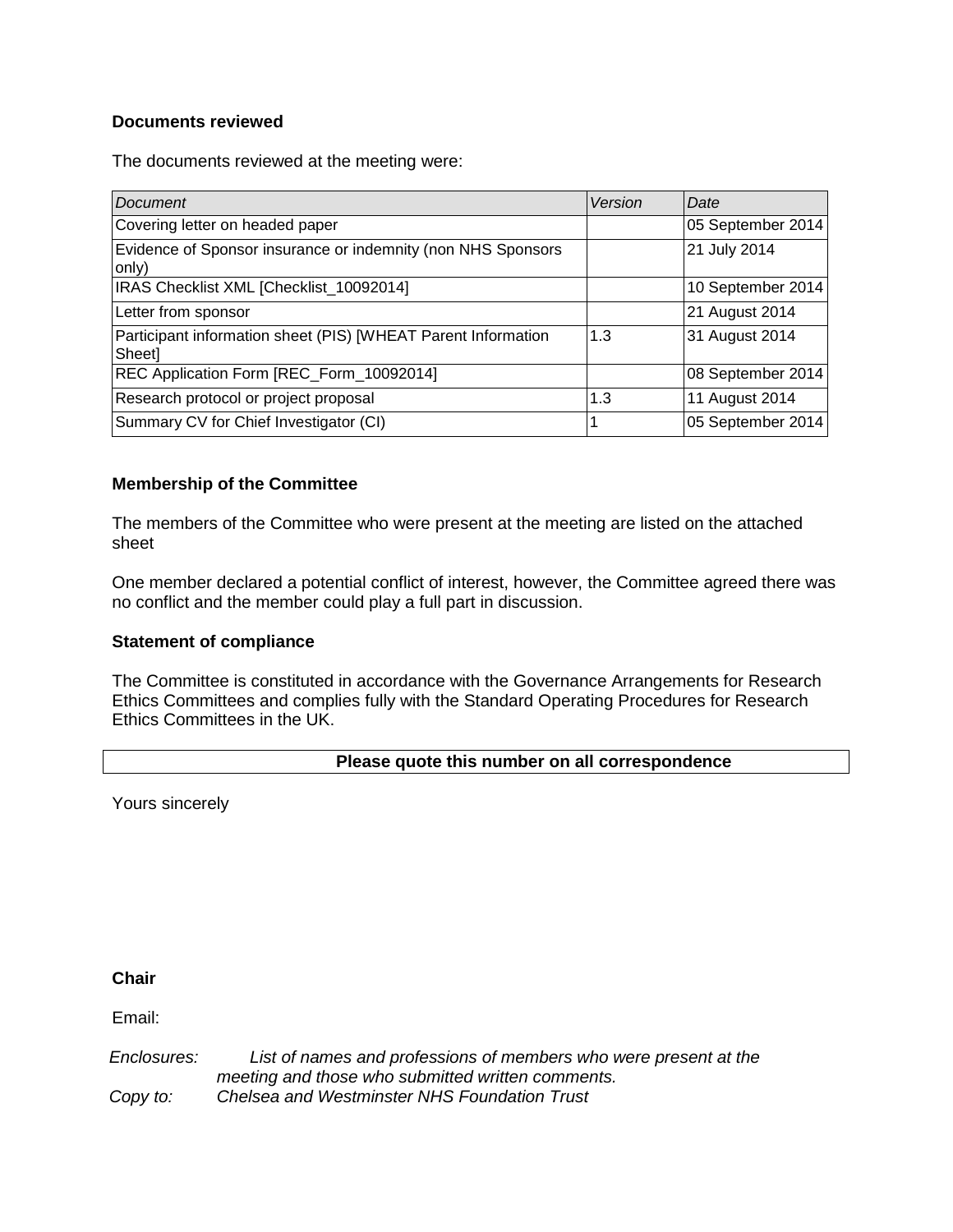# **Attendance at Committee meeting**

# **Committee Members:**

| Name | Profession                                        | Present |
|------|---------------------------------------------------|---------|
|      | Pharmacist                                        | Yes     |
|      | <b>Retired Consultant Head of Medical Physics</b> | Yes     |
|      | <b>Consultant Neonatologist</b>                   | Yes     |
|      | <b>Project Commercial Assistant</b>               | No      |
|      | <b>Scientific Consultant</b>                      | Yes     |
|      | <b>Retired Company Director</b>                   | Yes     |
|      | <b>Retired Solicitor</b>                          | Yes     |
|      | <b>Consultant Oncologist</b>                      | Yes     |
|      | <b>Retired Patent Agent</b>                       | Yes     |
|      | PPI Representative                                | No      |
|      | PhD Student in Genetics of Heart Disease          | Yes     |
|      | <b>Senior Nurse</b>                               | Yes     |
|      | Media Consultant & Retired Principal Lecturer     | Yes     |

# **Also in attendance:**

| Name | Position (or reason for attending) |
|------|------------------------------------|
|      | Deputy Regional Manager            |
|      | <b>REC Manager</b>                 |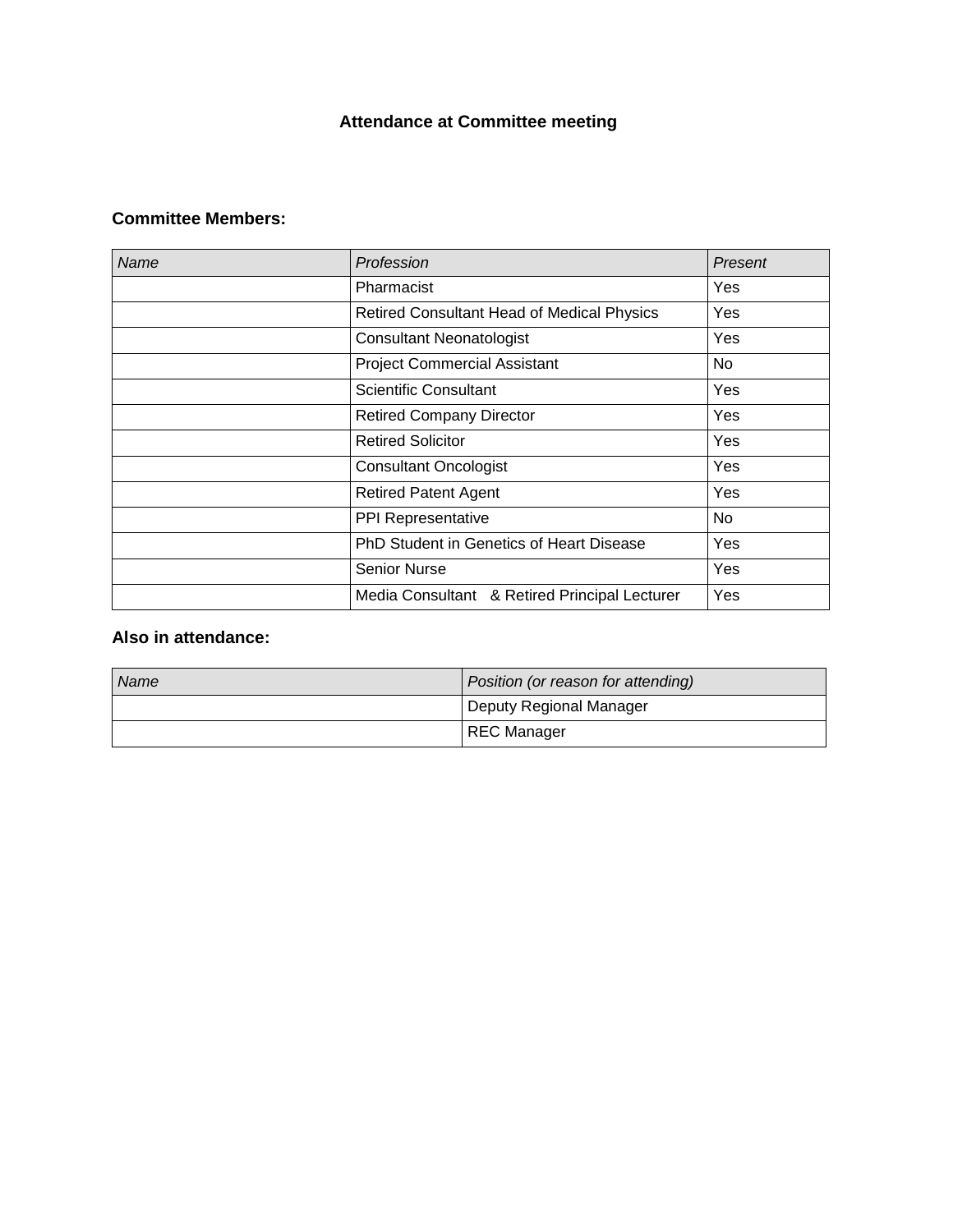# **Imperial College** London

Section of Neonatal Medicine Imperial College London

4th Floor, Lift Bank D Chelsea and Westminster Hospital 369 Fulham Road London, SW10 9NH Tel: +44 (0)203 3153519 Fax: +44 (0)203 3157998

christopher.gale@imperial.ac.uk

6<sup>th</sup> November 2014

Dear

**Study title:** 

**The WHEAT trial: With Holding Enteral feeding Around packed red cell Transfusions in preterm neonates, a multicentre, superiority, randomised registry trial** 

**REC reference: Protocol number: IRAS project ID:** 

Thank you for taking the time to review the WHEAT trial. Please find our numbered responses to each point made by the Research Ethics Committee (REC) detailed below. Changes to the Parent Information Sheet (PIS) are highlighted in the enclosed copy.

# *1 You are required to provide evidence of scientific review for the study*

The study has received the following scientific review.

1.1 We conducted a large-scale questionnaire exercise directed at every neonatal unit in England. Responses were received from 111 of 163 neonatal units; these responses informed study design (for example in determining the duration of time that feeds should be withheld following blood transfusion in WHEAT).

1.2 After reviewing the proposed WHEAT protocol 87% of responding neonatal unit leads (97/111) stated that they would be willing to take part. This process and the results of this national consultation have been submitted for publication to the peer-reviewed journal Archives of Disease in Childhood. A confidential copy of the submitted journal article could be made available to the REC if required.

1.3 The WHEAT research team, listed in the application in section A63, is multi-disciplinary. This includes clinical, non-clinical, and basic science researchers, statisticians and data analysts, and patient charities and parents.

1.4 WHEAT has been favourably reviewed by the London NIHR Research Design Service (please see attached document).

1.5 WHEAT has been reviewed by the Neonatal Nutrition Network, N3 http://www.nicunutrition.com/. Please contact Dr N Embleton. Neonatal Nutrition Network Chair (nicholas.embleton@newcastle.ac.uk) if more information is required.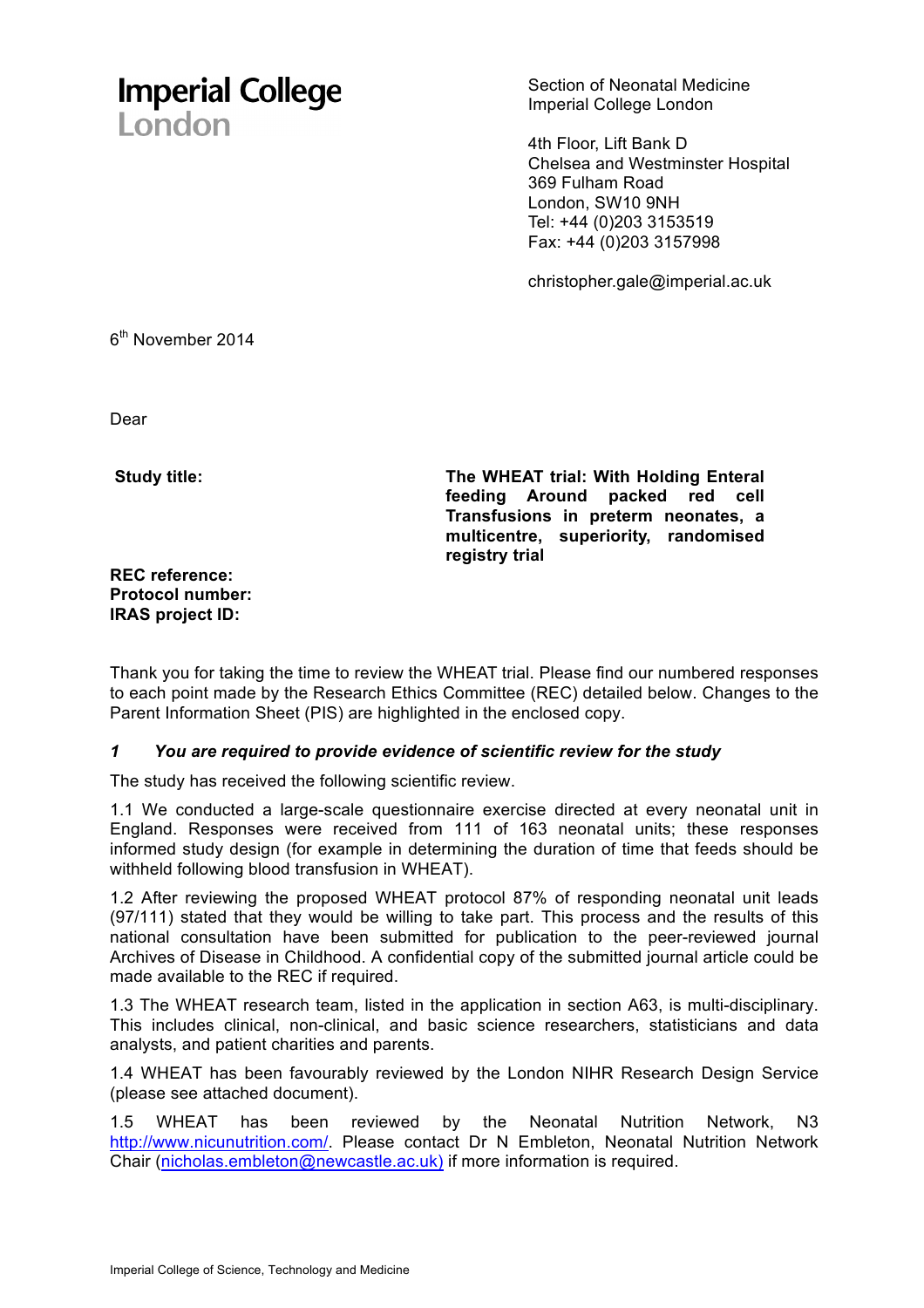. 1.6 WHEAT has been presented by Dr Gale to Perinatal Medicine 2014, a conference of international perinatologists, hosted earlier this year in Harrogate.

# **2** *You are required to confirm consent in place for access to the neonatal database for the purposes of this study.*

The National Neonatal Research Database (NNRD) is a REC approved research database (10/H0803/151); this application is being made as explicit additional approval is required for all research that is not a component of the original application that established the NNRD.

## *3 A hard copy consent form must be created, in line with NRES guidance. The process for this must be added to the protocol.*

We request the REC to reconsider this requirement. We are unable to accept this for the reasons listed below.

3.1 "Opt-out" studies are not inherently unethical, a point discussed by the National Research Ethics Advisory Panel (NREAP) on 17<sup>th</sup> October 2012 (attached).

3.2 The HRA discuss the validity of opt-out consent in their publication "*Information sheets and consent forms, guidance for researchers and reviewers (version 3.5)"*. They quote the conclusions of a randomised controlled trial of "opt-in" versus "opt-out" recruitment (Junghans et al, BMJ 2005; attached), namely "*The opt-in approach to participant recruitment, increasingly required by ethics committees, resulted in lower response rates and a biased sample. We propose that the opt-out approach should be the default recruitment strategy for studies with low risk to participants."* Speedy resolution of the clinical uncertainty addressed by WHEAT is clearly desirable, and as it is a low-risk comparative effectiveness trial comparing two routinely used clinical treatment pathways the "opt-out" consent strategy is justified.

3.3 The opt-out consent process also reflects our wish to reassure parents that WHEAT is a comparison of treatments already in accepted use (one of which their child will receive, even if they opt-out) rather than an evaluation of a new or experimental therapy. Please note too that the use of a streamlined, opt-out consent process results in greater understanding of the research study than opt-in consent (Rogers et al, Journal of Pediatrics 1998; attached).

3.4 There is precedent for the use of opt-out consent in neonatal comparative effectiveness research in the UK. The PREMFOOD trial (REC reference 12/LO/1391, approved by NRES Committee London, Fulham 10<sup>th</sup> December 2012; Clincaltrials.gov identifier NCT01686477) is a comparative effectiveness trial, where children are recruited and randomised within 72 hours of birth to two different feeding regimens. Parents are informed of the study and this is recorded by placing a sticker in the baby's clinical notes. It is made clear that parents can opt out at any time, but no signed "opt-in" consent is obtained.

3.5 At the REC meeting the Declaration of Helsinki was cited as only allowing opt-in consent. While we uphold the Declaration, we dispute this interpretation. The Declaration is an evolving statement that has had several amendments, the most recent of which was in 2013. Our proposals are wholly in accord with cardinal ethical principles; we will be fully informing patients (parents), and they have opportunity to opt-out of participation freely and at any time. We would also draw to your attention that opt-out consent processes are a component of current proposals by the NIHR.

3.6 There is other precedent for opt-out consent; for example in the USA consent which "presents no more than minimal risk of harm to subjects and involves no procedures for which written consent is normally required outside of the research context" can be carried without the requirement to sign a consent form (Basic Health and Human Services Policy for Protection of Human Research Subject 45 CFR 46.117).

3.7 Please also note that WHEAT **will** require documented confirmation that parents have received information about the study and documented confirmation of the decision they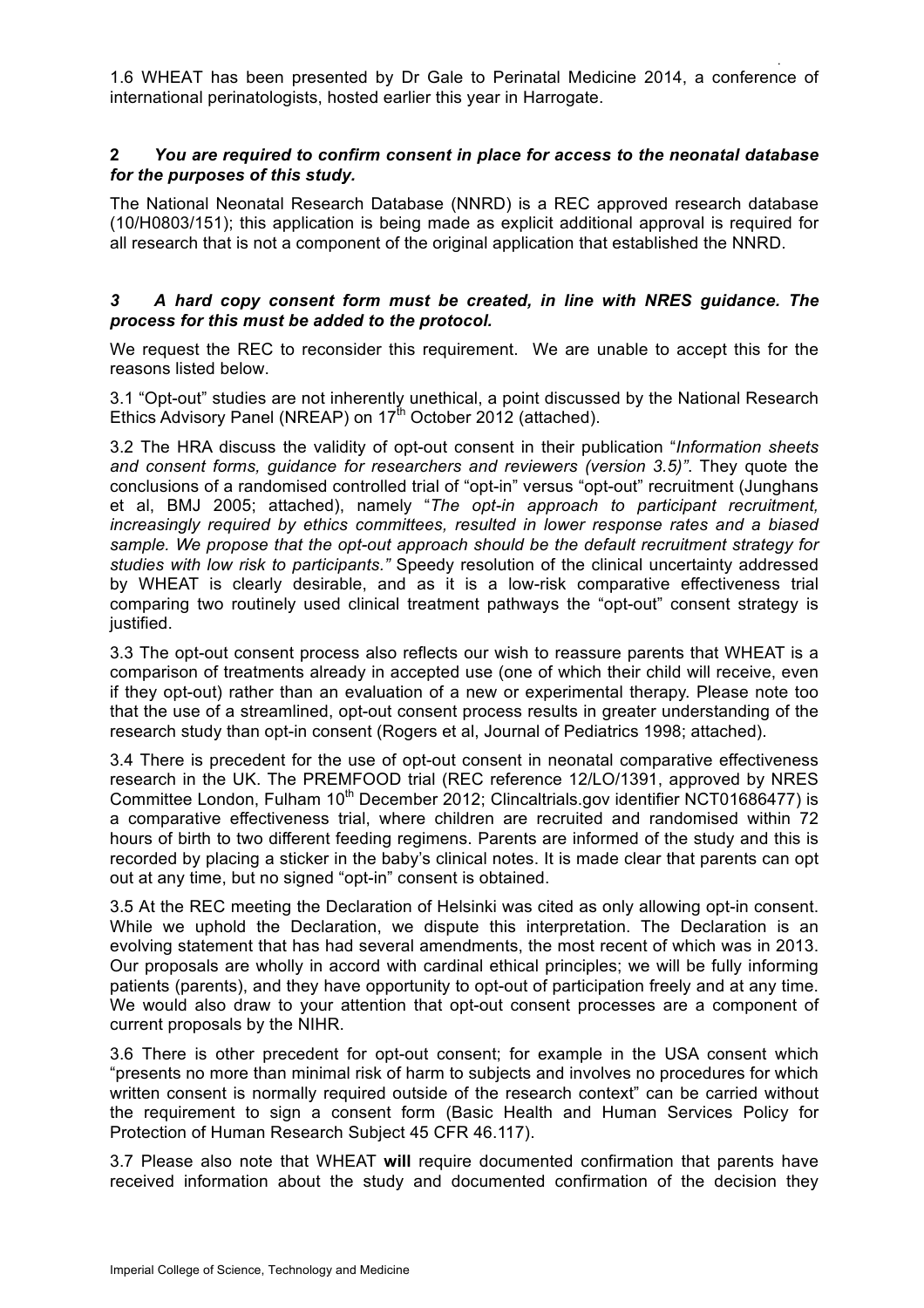. reach. The member of the clinical team who explains WHEAT to parents will confirm this in the baby's electronic health record. Access to the electronic health record is limited to members of the clinical team and requires a password; all data entered are traceable and auditable. Recording the parent decision within the electronic health record in this way serves the same purpose as recording on paper.

3.8 We would ask the committee to consider the following statement with which we concur, *"It follows that consent is not always improved by trying to ensure that it is given to more, or more specific, propositions; more specific consent is not invariably better consent. Complex forms that request consent to numerous, highly specific propositions may be reassuring for administrators (they protect against litigation), and may have their place in recruiting research subjects, yet they will backfire if patients or practitioners come to see requesting and giving consent as a matter of ticking boxes. Our aim should, I suggest, be to achieve* genuine *consent, and this may not always be best done by seeking specific consent to a great many propositions"* (O'Neill, J Med Ethics, 2003).

3.9 The opt-out design and the absence of a consent form with a series of tick boxes are the result of the extensive parent involvement in WHEAT.

# *4 The participant information sheet should be re-written/re-formatted in line with NRES guidance, to ensure all pertinent areas are covered.*

We request the REC to reconsider this requirement; we are unable to accept this for the reasons listed below.

4.1 We draw your attention to the minutes of the UK National Research Ethics Advisors' Panel (NREAP), 17<sup>th</sup> October 2012 (attached). The panel stated "*there should be greater* insistence on researchers showing how they have engaged with the relevant patient *population to design and validate their information sheets*" and that it is "*important to distract RECs from a pre-conceived idea of what an information sheet should look like i.e. to move them away from an 'English teacher' approach to one where they focus on the ethical challenges of presenting the required information in order to gain meaningful consent*". The HRA specifically advise REC "*to give appropriate weight to the views of patient groups or potential participants that have been consulted"* in their guidance on PIS and consent forms. WHEAT has benefited from extensive parent and parent group involvement in relation to the design of the Patient Information Sheet.

4.2 NRES guidance states clearly that the template is "*Not offered as a rigid template, but rather a flexible framework*" and the headings they provide are *"suggested*." We have carefully considered the template and cannot find any point that we do not feel is already covered in our PIS. If the REC would indicate specific points that we have omitted we would be happy to consider these.

# *5 The following additional changes to the information sheet must be made:*

# *a) The word 'important' must be removed from the sentence in the first paragraph reading '…we want you to know about an important study'.*

We have removed the word "important".

# **b)** *The risks associated with additional cannulation must be added***.**

As both treatment arms, including cannulation if an intravenous line is not already in place, constitute routine clinical care (Parige et al, ADC FN 2013; attached) we do not believe this request is justified. Our reasoning has been discussed with and shaped by the parent member of the trial development group (a parent of extremely preterm twins) and representatives of the national charity Bliss.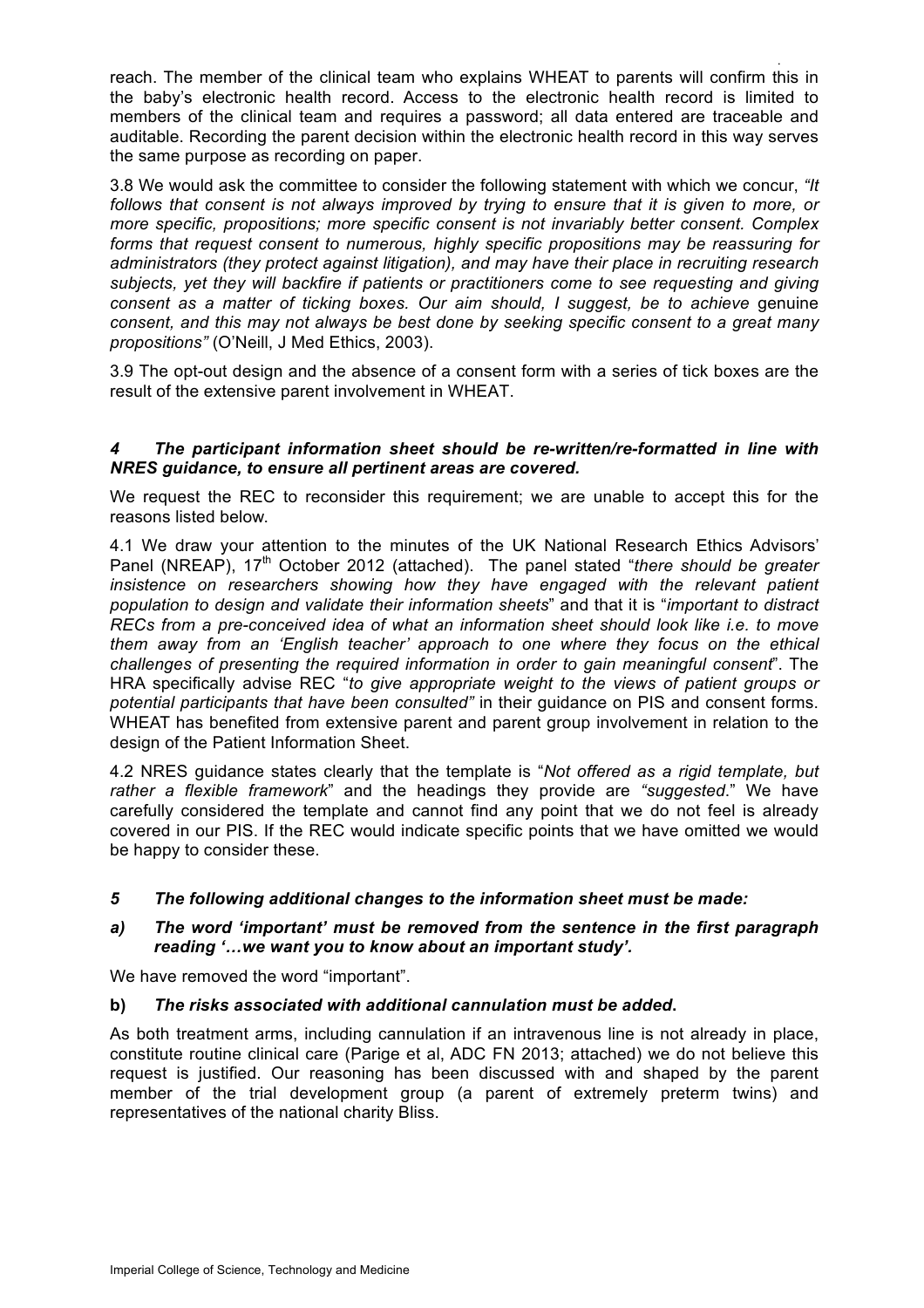. *c) The sentence within the 'Are there any benefits for my baby?' section stating 'This non evidence based approach to neonatal care may involve more risk than being in a study like WHEAT which involves a carefully designed protocol and consistent monitoring' must be removed. Note: Giving this kind of information to potential participants by inclusion in a general information leaflet about research is considered to be reasonable, though the particular wording should be reviewed within the institution guidelines.*

We have replaced the statement "*This non-evidence based approach to neonatal care may involve more risk than being in a study like WHEAT which involves a carefully designed protocol and consistent monitoring"* with "*Taking part in a research study may confer nonspecific benefits*" (changes highlighted in the PIS). As we consider it an obligation to fully inform parents we do not feel the request to remove information about inclusion benefit is justified. The evidence for inclusion benefit in neonatal clinical trials is strong (e.g Carlo et al, NEJM 2012; attached). We do not feel parents can make an informed decision without being informed about both potential risks and potential benefits in relation to the specific study and that it is insufficient to rely on them having read and comprehended a statement on a generic information sheet.

We draw to your attention the following video clip by the well-known ethicist John Lantos, Professor of Paediatric Bioethics (https://www.youtube.com/watch?v=SmWJnOp1QaU). We believe the Committee may find this of interest.

# **6** *A one page summary of the study must be created, to be presented alongside the full participant information sheet***.**

We question the need for an additional summary. This is a randomized evaluation of treatments in established use neither of which would involve the provision of written information in day-to-day clinical care. We therefore consider a short PIS is appropriate. Adding an additional information sheet would be contrary to this aim, and to the advice received from our PPI advisors.

# *7 The following changes are required to the protocol:*

# **a)** *Information must be added to the protocol confirming that any units that were found to have overridden the randomisation process a significant number of times, as a result of preference towards a particular approach, would be withdrawn from the study.*

We have added the following statement to the protocol on page 30: "A *site inspection will be triggered if sites are deemed to have deviated significantly from the randomly assigned treatment allocations. Further deviation will be result in withdrawal of the site from trial participation"*.

## *b) The point at which recruitment would be stopped, as a result of sufficient evidence being gathered in favour of one approach, must be clearly outlined.*

As outlined in in the protocol and in the REC form, the data monitoring committee (DMC) will be established before recruitment starts. In accordance with the guidance of the DAMOCLES Study Group (Lancet 2005) the DMC will establish a Charter at their initial meeting that will formalise their terms of reference. The DMC will meet at least 6 monthly; there will be a planned interim analysis after 12 months of recruitment. The point at which recruitment would be stopped will be determined by the DMC in line with the DAMOCLES statement "*Statistical issues should be only one of several considerations that a DMC needs to take into account. Other considerations include the balance of primary risks and benefits, the internal consistency of results, the consistency with, and nature of, external evidence, and the likelihood that the results would affect clinical practice.*" Statistical criteria will be determined by the DMC at their initial meeting and recorded in the DMC Charter.

# *c) You are required to clarify the safeguards in place to ensure excessive attempts*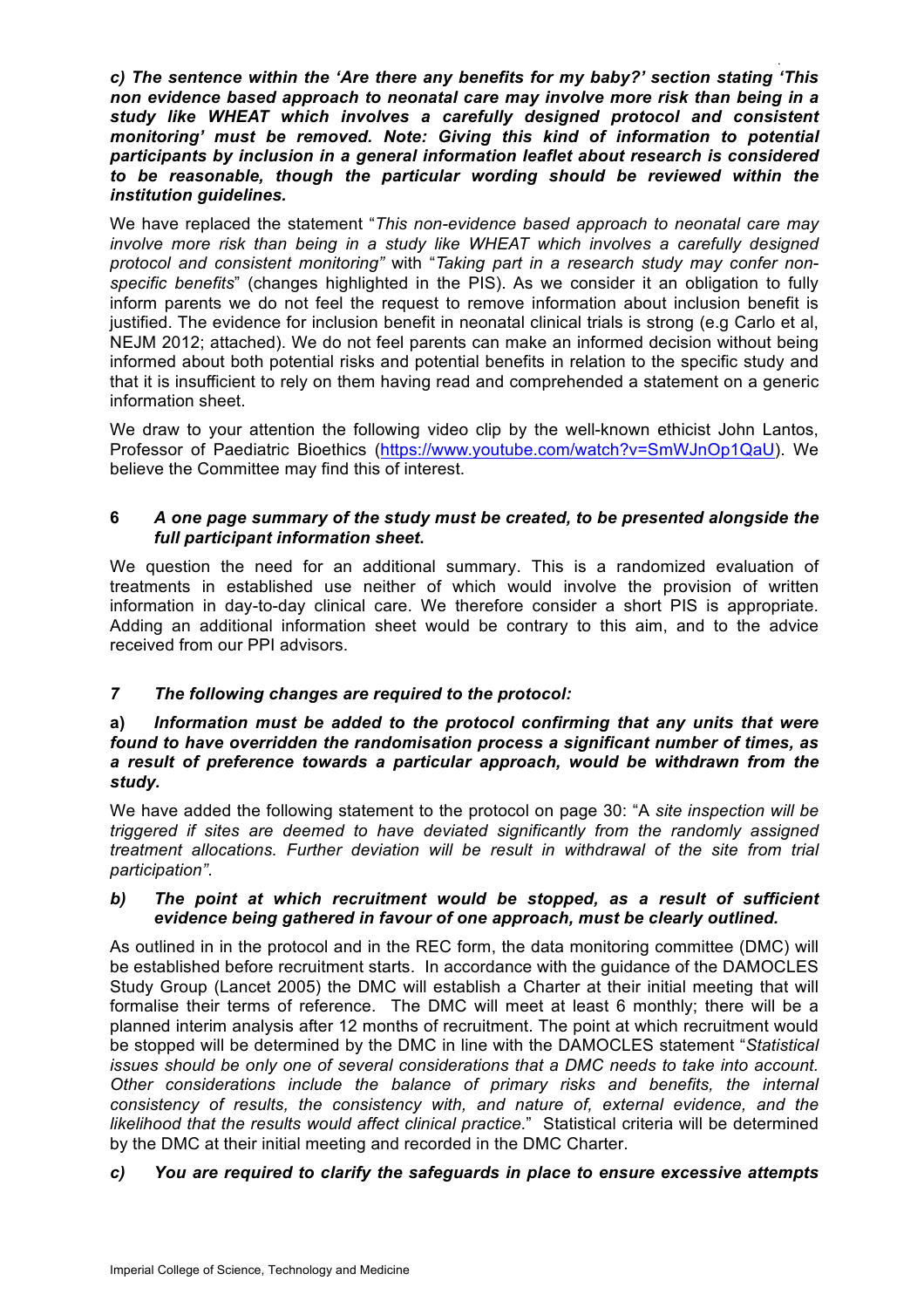# *at cannulation do not occur.*

WHEAT is a comparative effectiveness trial. All UK neonatal units assess the risks and benefits associated with any procedure or practice, including cannulation, in the course of day-to-day practice and will continue to do so in relation to WHEAT. Neonatal units have established procedures in place to ensure that excessive attempts at cannulation do not occur (for example limiting the number of cannulation attempts that junior clinical staff are permitted before a more senior member takes over) and these apply to WHEAT. We have added a statement to the protocol (page 9) to ensure this is clear "*The clinical team should follow local procedures and practices to avoid excessive attempts at cannulation"*.

.

*d) The consent process must be amended to reflect the inclusion of the consent form, as above.*

Please see our response above to point 3.

| Document                                     | Version        | Date            |
|----------------------------------------------|----------------|-----------------|
| NIHR London RDS review                       | EIF AppID: 123 |                 |
| Minutes of National Research Ethics Advisory |                | 17 October 2012 |
| Panel (NREAP)                                |                |                 |
| Junghans et al., BMJ                         |                | 2005            |
| Rogers et al., Journal of Pediatrics         |                | 1998            |
| O'Neill, J Med Ethics                        |                | 2003            |
| Parige et al., ADC FN                        |                | 2013            |
| Carlo et al., NEJM                           |                | 2012            |
| DAMOCLES, Lancet                             |                | 2005            |
| <b>Participant Information Sheet</b>         | 1.4            | 13 October 2014 |
| Protocol                                     |                |                 |

The following documents are attached:

I hope this provides adequate clarification. I look forward to hearing your further response.

Yours sincerely,

Dr Christopher Gale MBBS MSc PhD MRCPCH NIHR Clinical Lecturer in Paediatrics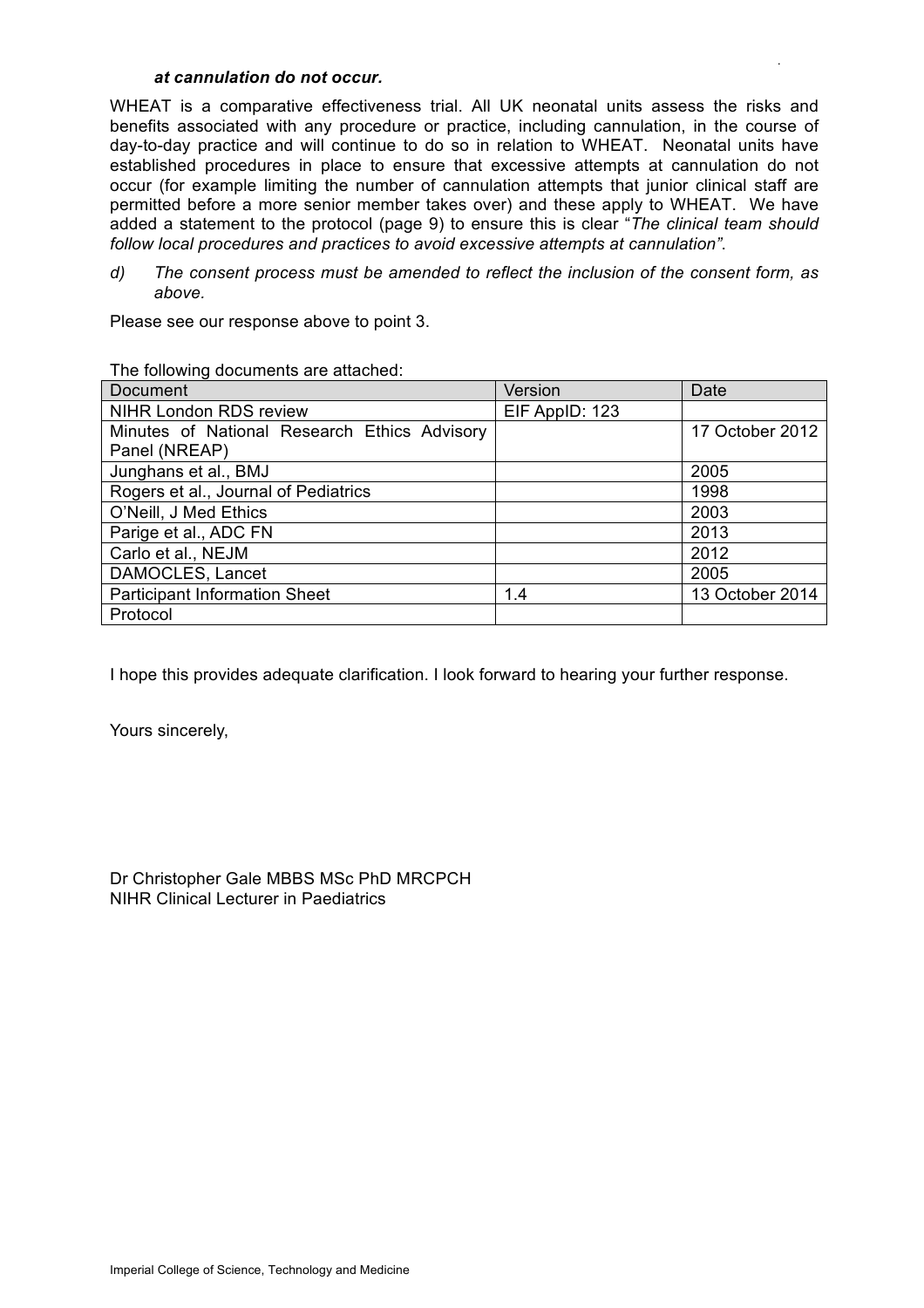# W **Health Research Authority**

21 November 2014

Dr Chris Gale NIHR Clinical Lecturer Imperial College London Section of Academic Neonatal Medicine, Imperial College London, Chelsea and Westminster Campus, 369 Fulham Road, London SW10 9NH

Dear Dr Gale

| <b>Study Title:</b>          | The WHEAT trial: WithHolding Enteral feeding Around<br>packed red cell Transfusions in preterm neonates, a<br>multicentre, superiority, randomised registry trial |
|------------------------------|-------------------------------------------------------------------------------------------------------------------------------------------------------------------|
| <b>REC reference number:</b> |                                                                                                                                                                   |
| <b>Protocol number:</b>      |                                                                                                                                                                   |
| <b>IRAS project ID</b>       |                                                                                                                                                                   |

Thank you for attending the , along with Mr Hyde, to discuss your application. The documents submitted as part of your response, and subsequently reviewed by the Committee, are listed below:

| Document                       | Version | Date             |
|--------------------------------|---------|------------------|
| Other [Response letter to REC] |         | 06 November 2014 |
| Other [PIS]                    | 1.4     | 06 November 2014 |
| Other [Project Protocol]       | 1.4     | 06 November 2014 |
| Other [Carlo 2013]             |         | 07 November 2013 |
| Other [DAMOCLES Lancet]        |         | 07 November 2005 |
| Other [EIF 123]                |         | 07 November 2014 |
| Other [Junghans BMJ]           |         | 07 November 2005 |
| Other [NREAP minutes]          |         | 17 October 2012  |
| Other [O'Neill 2003]           |         | 07 November 2003 |
| Other [Parige 2013]            |         | 07 November 2013 |
| Other [Rogers 1998]            |         | 07 November 1998 |

Following discussion, the Committee agreed the following further information or clarification was required: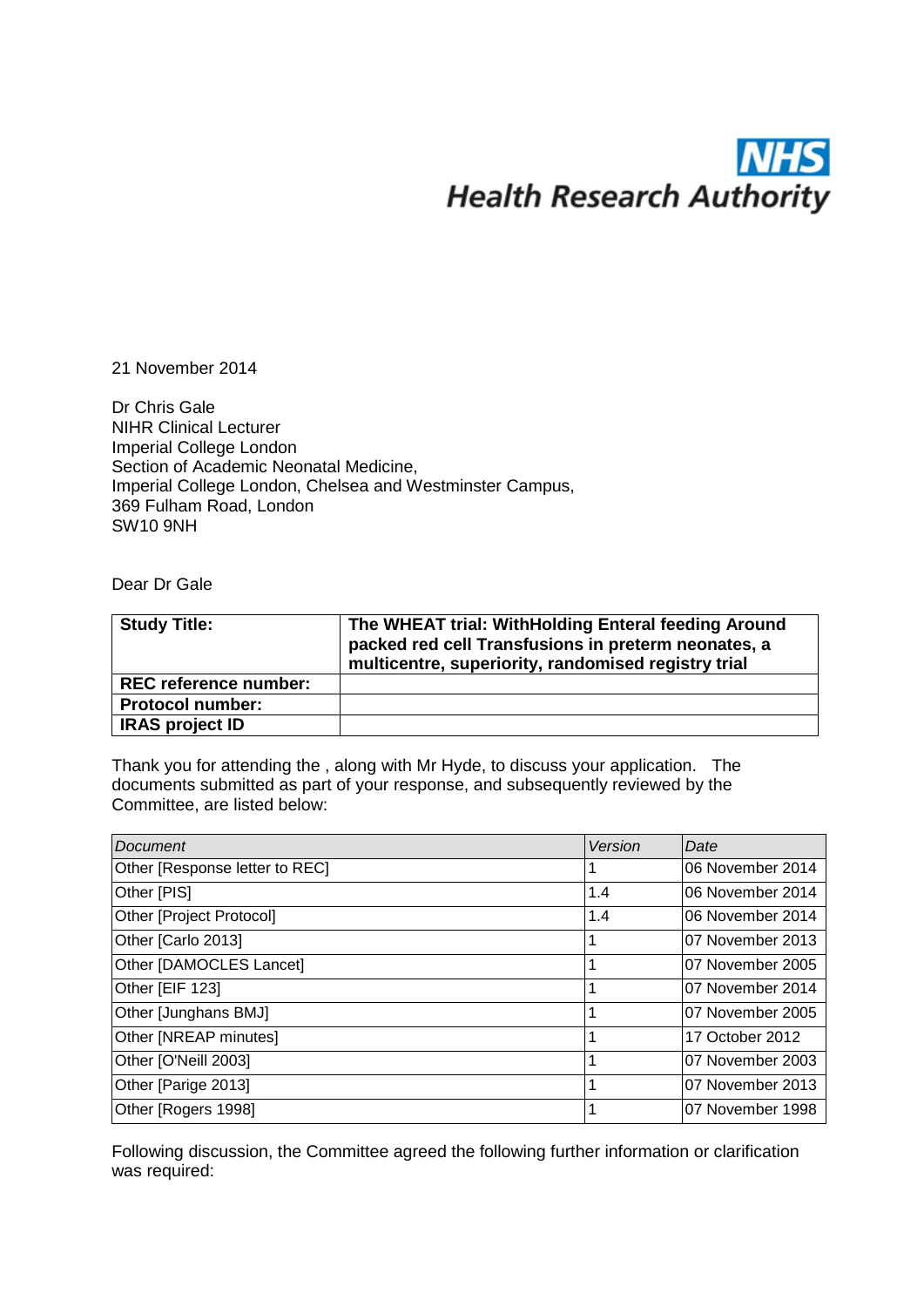# **Further information or clarification required, along with actions resolved**

Actions are listed in line with the original provisional opinion letter, taking account of discussions at the meeting and any subsequent decisions on alternative ways forward.

# **1. You are required to provide evidence of scientific review.**

The Committee are satisfied with the proposal for full review to be carried out by the NIGB, and require evidence of this review prior to approval.

# **2. You are required to confirm consent in place for access to the neonatal database for the purposes of this study.**

The Committee are satisfied with the response provided.

# **3. A hard copy consent form must be created, in line with NRES guidance. The process for this must be added to the protocol.**

The REC remained unhappy with an opt-out process. They discussed the possibility of providing a consent form for parents to evidence they had opted out, but on reflection agreed if this was possible it should be possible to provide an opt-in consent form and change the process accordingly. They noted parents could be given the consent form alongside the information sheet, to enable them to proactively sign and agree to the study. The Committee agreed it was essential parents were asked to sign an agreement (either opt-out or opt-in) to ensure they personally understood exactly what they were consenting their children to.

The Committee felt the concept of an opt-out study would indicate to parents there was no risk involved in the study, which would influence their decision to participate. The Committee remained unconvinced there were no risks associated with the study. They acknowledged the process was easier for the research team, but did not feel it was necessarily in the best interests of participants. They acknowledged there were justifications for opt-out studies, but did not believe they applied in this case.

The REC require the consent process to be changed to an 'opt in' system, and a consent form provided for review. This should be provided to parents alongside the information sheet, and the protocol updated to reflect this. The NRES templates can be accessed for guidance at the following link:

[http://www.hra.nhs.uk/resources/before-you-apply/consent-and-participation/consent-and-pa](http://www.hra.nhs.uk/resources/before-you-apply/consent-and-participation/consent-and-participant-information/) [rticipant-information/](http://www.hra.nhs.uk/resources/before-you-apply/consent-and-participation/consent-and-participant-information/) 

# **4. The participant information sheet should be re-written/re-formatted in line with NRES guidance, to ensure all pertinent areas are covered.**

The Committee acknowledge much work has been done to develop the information sheet, and accepted the applicant's statement that the NRES template is to be used as guidance only.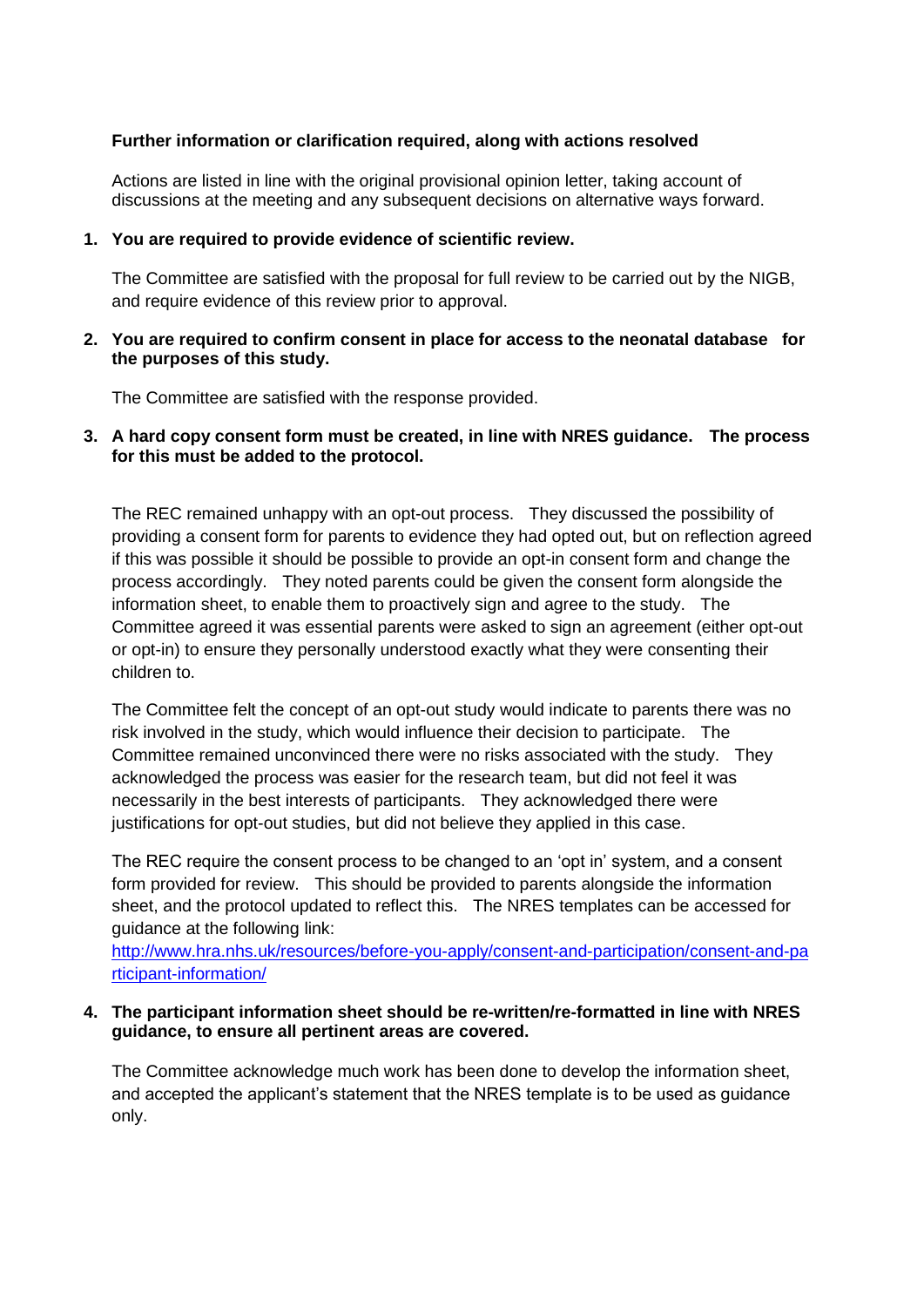The Committee require the applicants to review and compare their information sheet to the NRES template and consider if there is any additional valuable information that can be added. Justifications should be provided should no additional information be added.

A point-by point commentary on a draft version of their PIS from the researchers relating to each NRES template paragraph would significantly assist the committee in deciding if the researchers' version was suitable for approval.

*5. The following additional changes to the information sheet are required:*

# *a) The word 'important' must be removed from the sentence in the first paragraph reading '…we want you to know about an important study'.*

The Committee were satisfied with this response.

*b) The risks associated with additional cannulation must be added.*

Following discussion, the Committee noted the applicant's response that extra cannulation or less cannulation may be part of standard care anyway. They asked a sentence be added to the 'Are there any risks for my baby?' section, stating being involved in the study may involve an extra cannulation or one less cannulation, depending on their randomised.

# *c) The sentence within the 'Are there any benefits for my baby?' section stating 'This non evidence based approach to neonatal care may involve more risk than being in a study like WHEAT which involves a carefully designed protocol and consistent monitoring' must be removed.*

The Committee were satisfied with this response.

*6. A one page summary of the study must be created, to be presented alongside the full participant information sheet.*

The Committee are satisfied this may not be required, and are content to leave the judgment on this to the applicants.

- **7. The following changes are required to the protocol:**
- **a) Information must be added to the protocol confirming that any units that were found to have overridden the randomisation process a significant number of times, as a result of preference towards a particular approach, would be withdrawn from the study.**

The Committee were satisfied with this response.

# **b) The point at which recruitment would be stopped, as a result of sufficient evidence being gathered in favour of one approach, must be clearly outlined.**

The Committee were satisfied with the applicant's guarantee that recruitment would not begin until stopping rules had been set by the Data Monitoring Committee. The Committee require a copy of the stopping rules, for information, when they have been set.

**c) You are required to clarify the safeguards in place to ensure excessive attempts at cannulation do not occur.**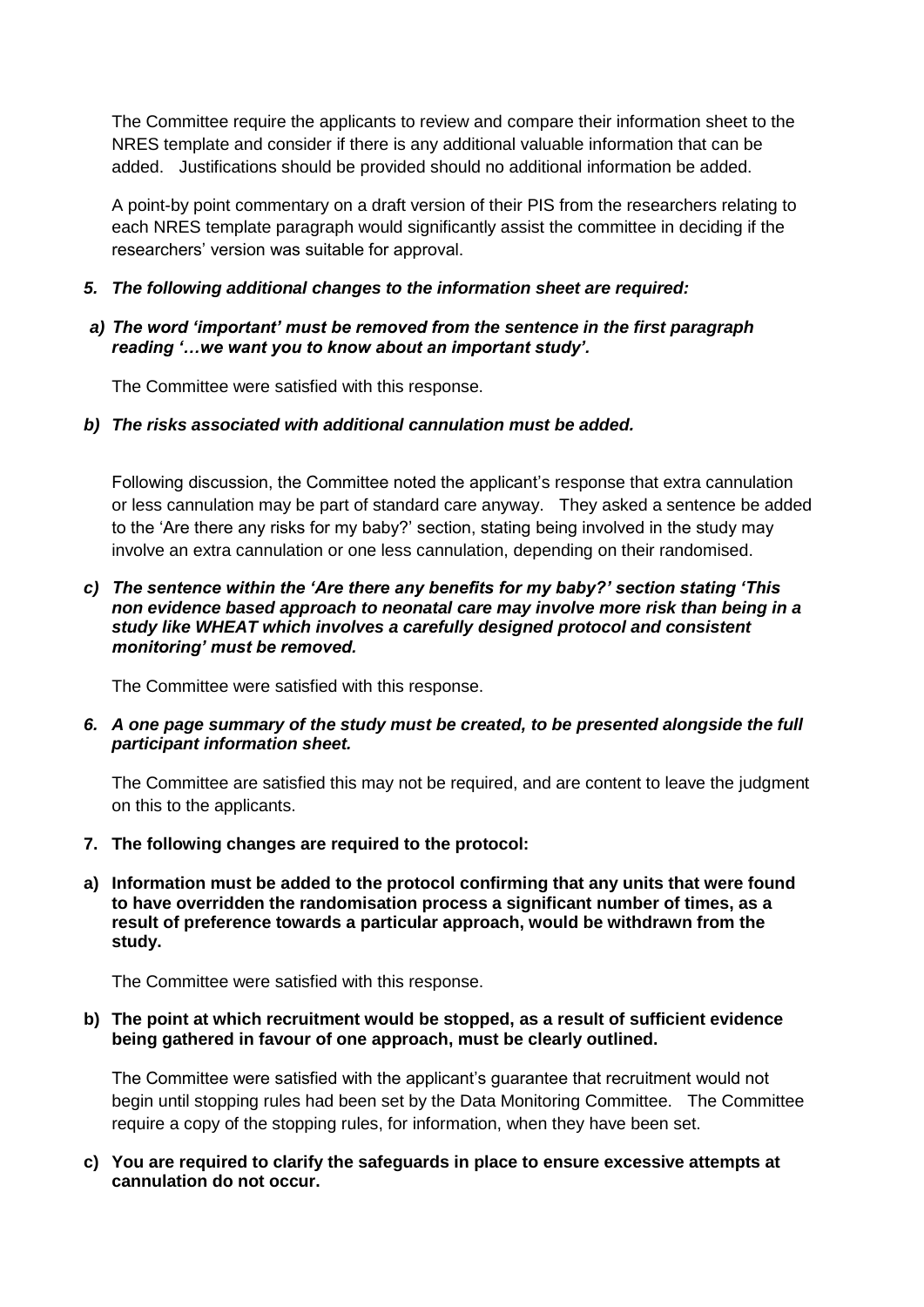The Committee were satisfied with the response given in discussion, pending inclusion of information in point 5b).

# d) **The consent process must be amended to reflect the inclusion of the consent form, as above.**

The Committee requires this action to be completed, as per the original decision letter.

# **If you would find it helpful to discuss any of the matters raised above or seek further clarificatiohe REC Manager, [Helen Wakefield, at nrescommittee.eastofenglan](mailto:nrescommittee.eastofengland-essex@nhs.net)dessex@nhs.net**

When submitting a response to the Committee, the requested information should be electronically submitted from IRAS. A step-by-step guide on submitting your response to [the REC provisional opinion is available on the HRA website using the following link:](http://www.hra.nhs.uk/nhs-research-ethics-committee-rec-submitting-response-provisional-opinion/)  [http://w](http://www.hra.nhs.uk/nhs-research-ethics-committee-rec-submitting-response-provisional-opinion/)ww.hra.nhs.uk/nhs-research-ethics-committee-rec-submitting-response-provisional-o pinion/

Please submit revised documentation where appropriate underlining or otherwise highlighting the changes which have been made and giving revised version numbers and dates. You do not have to make any changes to the REC application form unless you have been specifically requested to do so by the REC.

# **Summary of the discussion at the meeting**

The Committee welcomed the applicants, and informed they had reviewed their initial response and supporting evidence but still had some reservations. The main issue related to the opt-out consent process.

The researchers were asked to confirm that the application for the project was 'genuine', rather than having a concealed purpose, as the committee felt that the previous material, discussions and responses were considered to be an 'outlier' from the norm in content and tone.

The researchers confirmed the study was genuine, but did not directly confirm or deny there was any concealed purpose. The committee noted these responses, and proceeded to review.

It was agreed the applicants and Committee would go through each of the unresolved provisional opinion action points in turn, and discuss the response.

Point 3 and 7d) – A hard copy consent form must be created, in line with NRES guidance. The process for this must be added to the protocol. The consent process must be amended to reflect the inclusion of the consent form, as per point 3.

The Committee asked the applicants how the process would be protected from fraud or misunderstanding, given a 'no objection' would be recorded by the computer operator rather than by the parents themselves. *The applicants stated fraud was a possibility in any research study*. The Committee accepted this, however, they commented if a parent could take away evidence of their specific agreement to a trial this would act as a safeguard against counterfeit or consenting errors. *The applicants stated parents would still take away*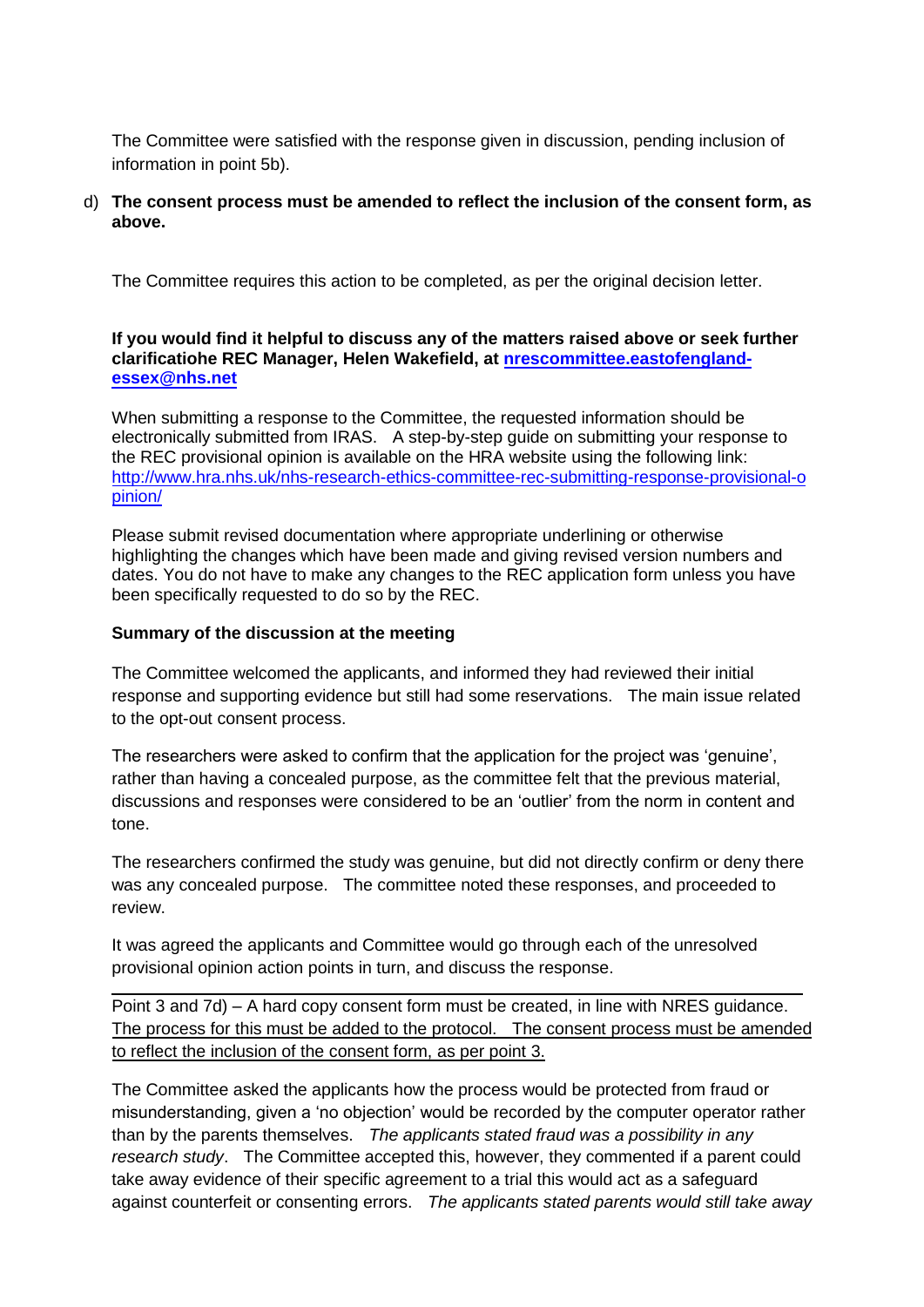*a form as part of the opt-out process.* The Committee noted this, but stated they won't have carried out an action to proactively consent*. The applicants commented in an opt-in study participants are free to withdraw at any time, however, they are not asked to sign a form as evidence of withdrawal, and therefore there was no record of withdrawal in that situation*. The Committee agreed participants were not usually required to sign a withdrawal form, however, they did not believe this was the same situation. *The applicants commented, as in all studies, it was necessary to rely on the integrity of the research team.* The Committee commented it was their role to safeguard participants in cases where there may not be the level of integrity there should be, which was a key reason Research Ethics Committees existed.

The Committee acknowledged the evidence that had been provided in support of opt-out studies, and agreed there were arguments for this approach in certain cases. However, they did not feel an opt-out consent was justified in the case of this study. *The applicants commented individuals outwith the study would effectively be randomised to one or the other approach depending on the area they lived in. They added there was no particular evidence in favour of either of the approaches*.

The Committee commented it appeared 2/3rds of neonatal units did not currently feed, in line with the meta analysis which had found not feeding may be a better approach. *The applicants acknowledged this but added when approached the majority of clinics had been happy to participate, as they recognised there was not enough evidence to draw a sufficiently definite conclusion and a randomised controlled trial was needed. They added in the case of this study opt-out consent would make the whole process easier for parents, and evidence suggested participants understood the process better when it was simplified. Both approaches would be carried out as part of standard care anyway, in different clinics, and therefore the applicants did not believe being randomised as part of the trial would be any more dangerous than standard care.* 

Members commented the applicants could not know whether randomisation as part of the trial was more risky until it was known which of the approaches was safer.. *The applicants agreed, however, they commented the risk of randomisation itself was not materially greater than treatment being determined by being born in one location or another.*

The Committee commented if participants were born in an area that favoured one approach, but were then randomised to the other approach, the risk may be increased for them depending on which approach is better, and due to a lower level of familiarity with the 'non-favoured' arm. They added the willingness of physicians to join the trial did not, in their view, make the opt-out approach acceptable. They commented the most important element was that parents were able to give clear and informed consent to the trial. *The applicants stated the intervention was minimal when compared to standard care. The physicians and staff involved would have much experience in the procedures involved in the trial, as they would be administered on a regular basis during standard care.* 

The Committee commented it may be counter-cultural for some units to take an approach that was not their preferred or usual approach*. The applicants asked how the Committee determined the risk associated with this.* The Committee commented it may be subtle, but such a conflict could affect how procedures were conducted.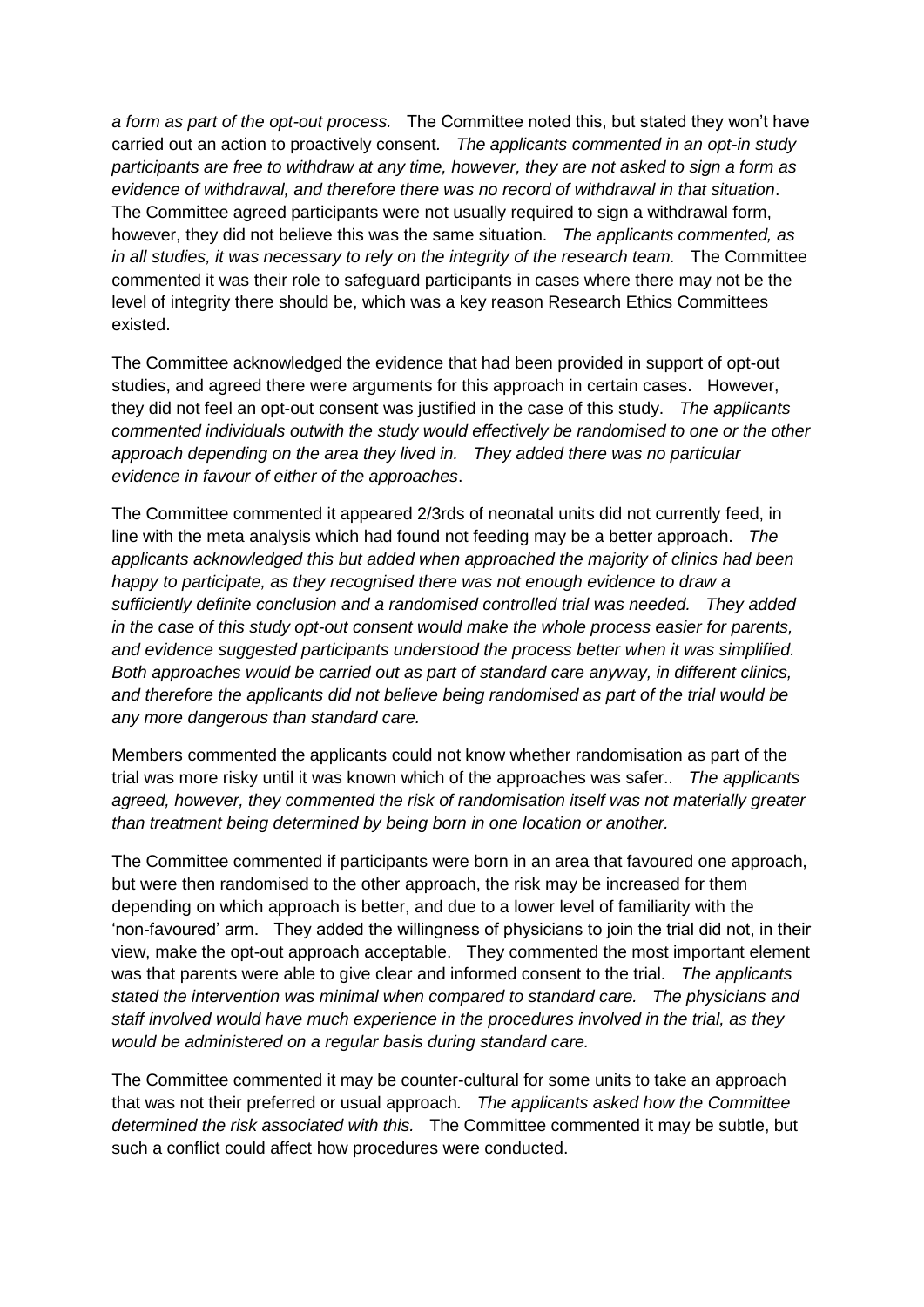*The applicants commented given the interventions involved (putting up IV fluids for a period of time), this was done very commonly on neonatal units for a variety of reasons and clinicians would be used to this. They added all babies at this gestation would have periods of no or minimal intravenous feeding.* The Committee commented this would ordinarily be a clinical decision, and not the result of randomisation to a trial. The study would be asking some clinicians to take an approach outside of what would be their usual clinical decision, which therefore created an additional risk.

The applicants stated there were studies to suggest that, in neonatal studies, an opt-out process results in greater recall about the study for the parents.

# Point 2 – You are required to confirm consent in place for access to the neonatal database for the purposes of this study.

The Committee sought to clarify consent to use the neonatal database for the study would not be in place unless the study received ethical approval. The applicant confirmed the NNRD (neonatal database) had permission to use its data for the purposes of a research database, for access by all Research Ethics Committee approved trials. The Committee were satisfied with this response.

# Point 4 – The participant information sheet should be re-written/re-formatted in line with NRES guidance, to ensure all pertinent areas are covered.

It was noted the applicants had responded the NRES template headings provided were 'suggested'. They stated they had benefitted from extensive parent and parent group involvement in designing the information sheet.

*The applicants commented the key point was there had been a lot of parent input in the design of the information sheet over the last year, and the team had also looked at the NRES guidance and other neonatal study information sheets to inform this. The process had been driven by parents*. The Committee asked whether it would be possible for the applicants to demonstrate the extensiveness of this input. *The applicant informed communications had mainly been via teleconferences.* The Committee noted the response stated there had been 'extensive parent and parent group involvement'. *The applicants informed there had been wider involvement from BLISS, the parent group, and one parent whose child had been on a neonatal unit.*

The Committee commented the initial action was a question of ensuring all the pertinent information was covered within the information sheet, and they would need to look at this prior to providing a further response. *The applicants stated NRES were clear their template was for guidance only, and it was for each study to design an information sheet as appropriate. If the Committee felt there were any particular sentences missing to ensure parents were fully informed they would be happy to add these.* The Committee commented the NRES template was based on best practice, and was a good tool for this reason. *The applicants stated their parent representative has an awareness of the NRES template as she had been involved in other trials. The study information sheet had been compared to the NRES template and other examples and decisions had been made as the process developed in terms of what to take our or add in*. The Committee acknowledged much work had been done to develop the information sheet, and commented the response had not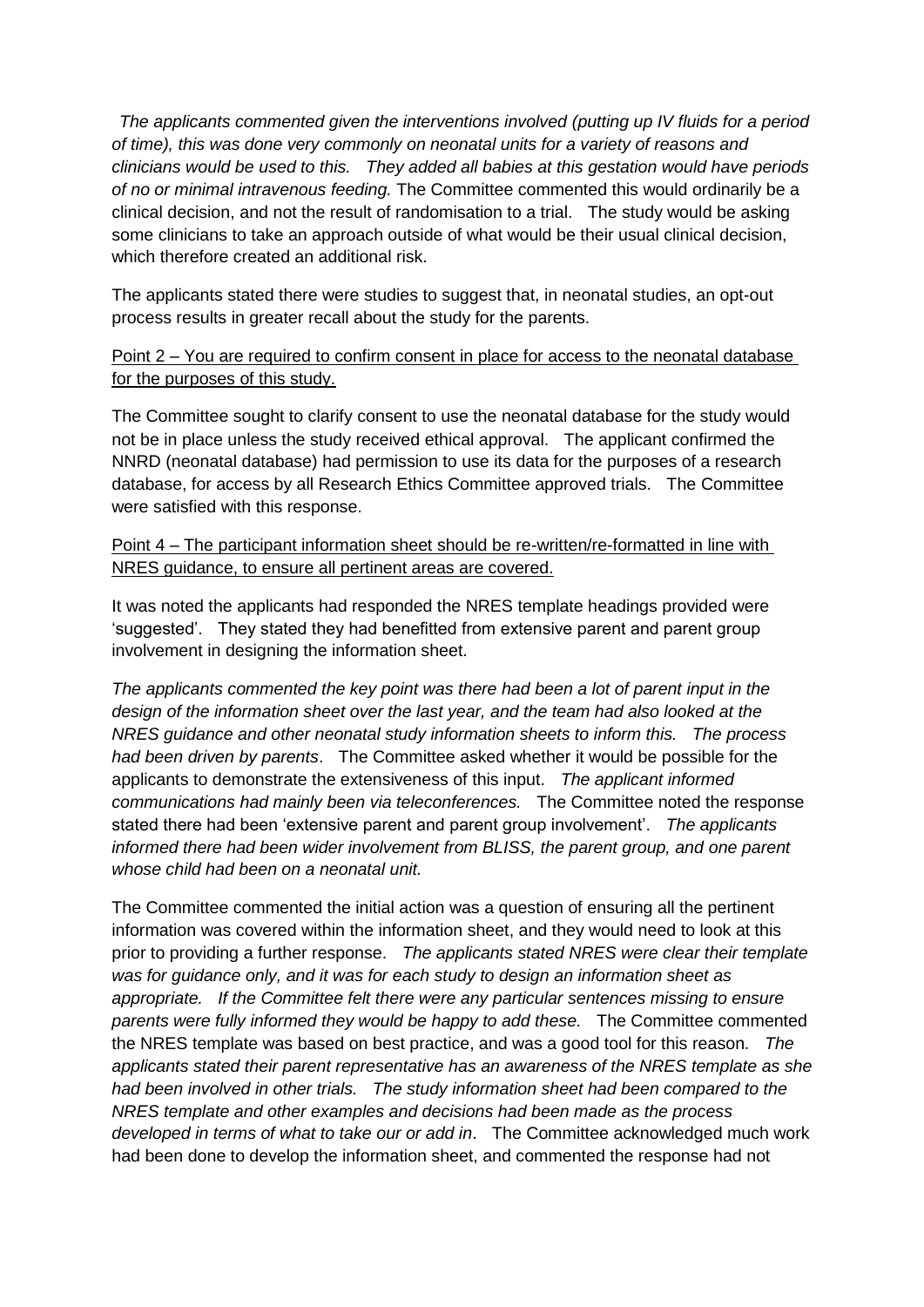reflected this as it could have done. The Committee would discuss this following the departure of the applicants and decide the way forward.

*The applicants stated the NRES template is also guidance specifically for CTIMPs, and they had wished to simplify it. For example it was not felt a parent with a ill child in a neonatal unit would not want to have to read half a page of insurance statement. The team had wanted to remove all extraneous information to make the process less burdensome and more clear for parents during what was a sensitive time.*

# Point 5b) – The risks associated with additional cannulation must be added to the information sheet.

*The applicants stated they had been clear in the IRAS form that cannulation is an element of standard care, and would not be additional in units currently withholding feeds. They added they felt adding additional information would blow the issue out of proportion. They commented they felt it would require an overly complex explanation to demonstrate that depending on which arm babies were randomised to, and depending on what each units usual standard of care would have been, babies may receive either an additional cannulation or one less cannulation than they would ordinarily have received. Given the number of cannulations would vary across units and depending on the arm they were randomised to, it made the information very difficult to convey in an understandable way.*

The Committee commented as standard care depended on the unit involved, it needed to be clear babies may be receiving different treatment than usual as the study was exploring both treatment options. They asked the information be added in simple language to inform due to the differences between units across the country, babies may receive an extra cannulation or one less cannulation than they would have done, should they join the study. This would depend on which arm they were randomised to. *The applicants commented some may not need cannulation at all for standard care, or alternatively some may require additional cannulation for other clinical reasons.* The Committee noted this.

Point 6 – A one page summary of the study must be created, to be presented alongside the full participant information sheet.

The Committee acknowledged the requirement for this would depend on whether the main information sheet required significant lengthening. They agreed in its initially-submitted form a one page summary would not be necessary. They would discuss this following departure of the applicants.

# Point 7b) – The point at which recruitment would be stopped, as a result of sufficient evidence being gathered in favour of one approach, must be clearly outlined.

The Committee asked when the Data Monitoring Committee and steering group would be appointed. *The applicants informed they would be appointed and have their first meeting before recruitment commenced, in line with guidance. The Data Monitoring Committee would be independent and would establish the stopping rules at their first meeting. This would be based on other elements, including safety, as well as statistical information. They confirmed they would not start the study until the stopping rules had been set, in line with the DAMOCLES terms of reference.* The Committee acknowledged this, noting it was particular important in this case that the study was stopped as soon as there was sufficient data to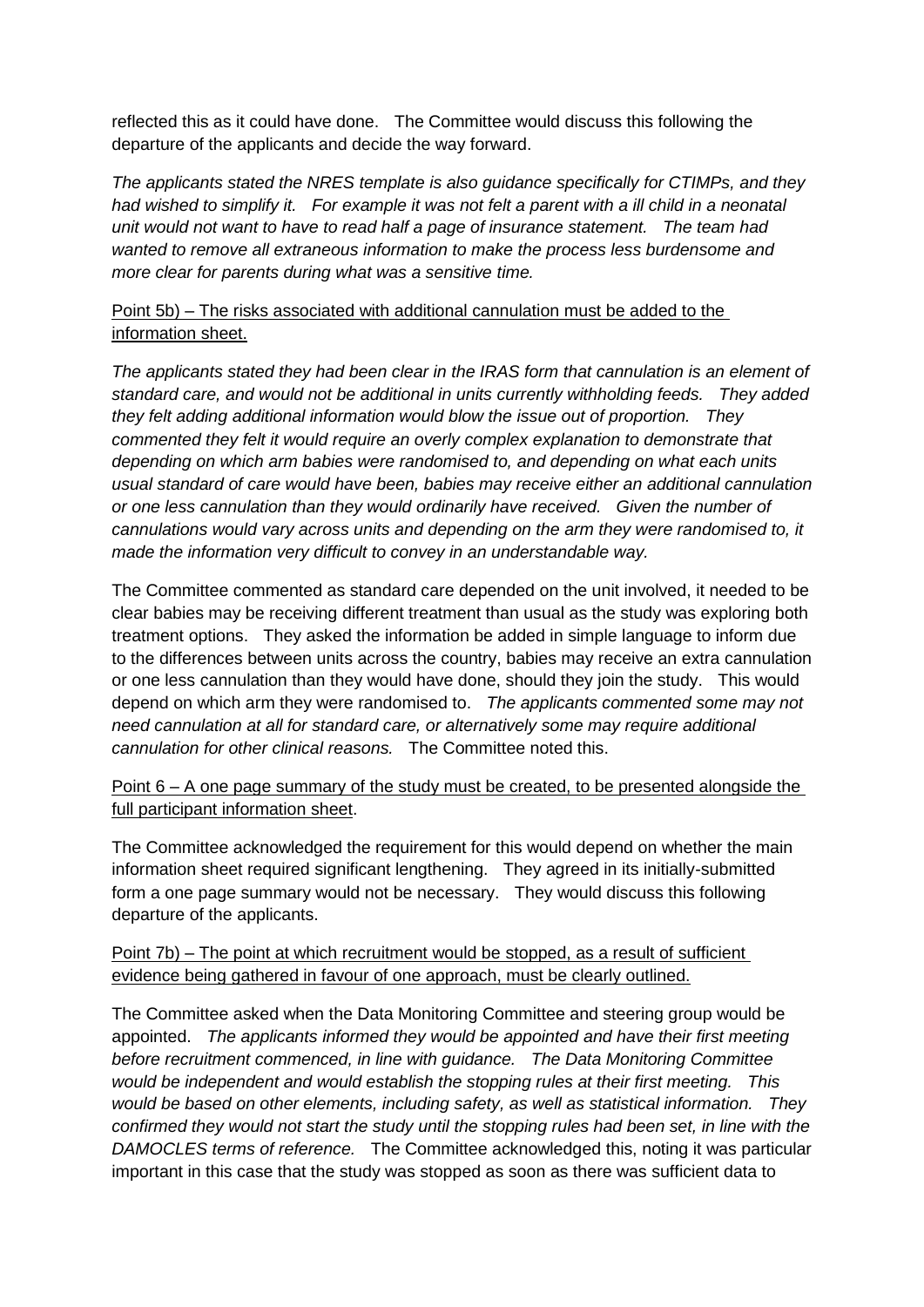demonstrate which was the better approach. *The applicants agreed, adding they had left the application blank in this respect as they wanted it to be clear the Data Monitoring Committee was independent and it was for them to decide appropriate stopping rules.*

# Point 7c) – You are required to clarify the safeguards in place to ensure excessive attempts at cannulation do not occur.

*The applicants stated this was a very pragmatic trial reflecting standard practice across the UK, so they had tried not to protocolise it too much to enable the results to be applicable widely. Across all units there was a general agreement that cannulations would be attempted twice on babies, before approaching the registrar for advice. This may not be formalised in a policy in all units, however, all units would have established approaches to minimise the risk.* The Committee asked whether the applicants could assure them there was similar practice across the UK. *The applicants stated in their experience all units would keep cannulation attempts to a minimum as no units would want to risk harm to babies. They added they could not confirm whether all units had the procedure in writing.* The Committee noted this and would discuss the response following departure of the applicants.

# Point 1 – You are required to provide evidence of scientific review for the study.

*The applicants informed they were awaiting NIGB review of the application for funding, which would involve a thorough peer review. The Committee commented they would wish to see evidence of this prior to approving the study. The applicants noted this, adding the reason they had applied early was because they were aware they would need to recruit a large number of babies to the study. The simple opt out consent process, as well as achieving REC approval as quickly as possible, would help recruitment.* 

Following discussion of the key points, the Committee returned to the issue of an opt-out versus an opt-in approach.

The Committee asked, if they insisted on an opt-in approach, whether the applicants would be willing to begin recruitment in this way. If it appeared to be negatively affecting recruitment they could potentially submit an amendment at a later date with a rationale for changing the consent process. *The applicants noted this, but added they would prefer the opt-out consent process from the beginning.* The Committee commented they could treat it as a pilot of the opt-in (Chair's note: or opt-out) process, to see whether it negatively affected their recruitment. If it did not, they could continue . They added this was just an idea. *The applicants agreed it sounded a sensible approach, but they would need to think about it. They asked if the Committee were suggesting a formal pilot study, or just using the opt-in process initially and seeing what happened.* The Committee confirmed they were referring to the latter, rather than a formal pilot study. This would give the research team an idea as to whether the opt-out consent process was as crucial to recruitment as they thought.

*The applicants noted this, but commented the opt-out consent process was not preferred purely to assist recruitment. The primary reason was about ensuring parents had a full and clear understanding of the study, by providing clear information and a simple process to follow*.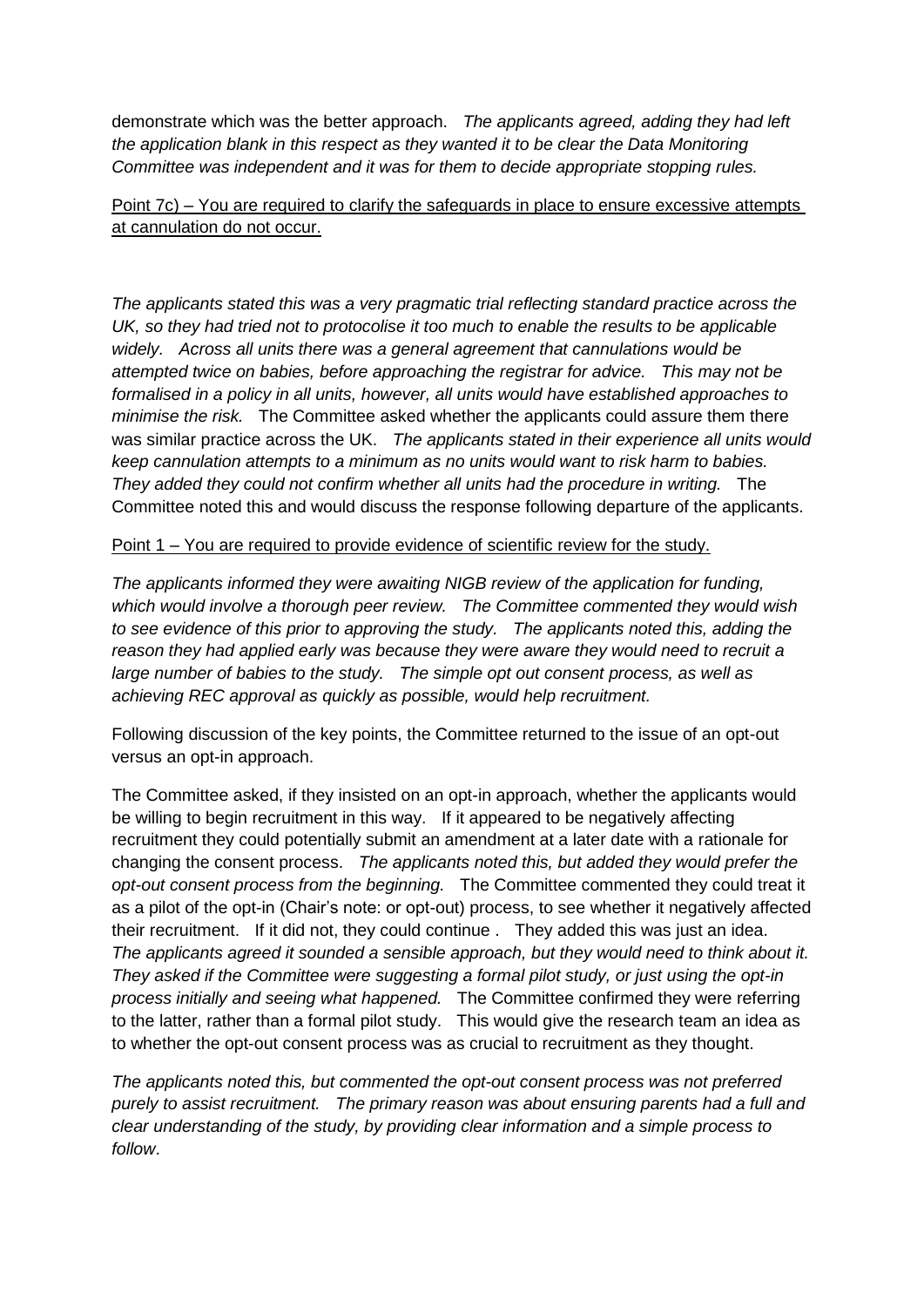Members noted parents were provided a contact if they wished to opt out at a later time, and queried what would happen if the contact wasn't available. *The applicants confirmed they could tell any member of the clinical team, who would complete the relevant paperwork and ensure they were immediately withdrawn.* Members stated this was not clear in the information sheet. *The applicants noted this.* 

The Committee queried what evidence was available to show parents understood more about studies using an opt-out consent process*. The applicants informed the Euricon Project provided evidence that in opt in studies approximately 50% of parents did not fully understand the study they had consented to, although they remained happy to participate. The Committee commented this was more likely to be related to the nature and clarify of the information provided to parents, rather than whether it was an opt in or opt out process.* 

*The applicants informed a study in the USA showed that in opt out studies, when interviewed afterwards, parents had demonstrated a better understanding of the study than in opt in studies. They noted this was for very large trials.* The Committee commented, nevertheless, the quality of information provided was the most important element to ensure understanding. *The applicants agreed, but added it appeared that less information of very good quality enabled better understanding.* The Committee commented this had been the purpose of suggesting a one page summary, should the main information sheet become lengthy. *The applicants commented there may be a risk of parents not reading the full information sheet, when provided with a summary*. The Committee agreed there was some risk, but participants would often go through the information sheet in detail at a later time, as would their friends and relatives.

*The applicants informed this was the second opt out study they had sought approval for, with the first being approved. They asked whether a separate study to test the consent and understanding rates for a dummy study, one using an opt in and other an opt out process, would be valuable.* The Committee commented it would probably entirely solve the Committee's concerns, however, even if not, it would be an interesting study. *The applicants added neonatal units often have good study recruitment rates, however, the main aim was to try to ensure a better understanding of the studies.*

With regard to the information sheet, the Committee commented a representative from BLISS and one parent constituted two people involved in the development of the document. They commented a small number such as this was not always as effective as involving a Patient and Public Involvement (PPI) Group who were outside of the study and could generate input from more individuals. They added they applauded the involvement of parents in the development of the document, but the involvement of a separate independent advocacy group could perhaps improve the process further. *The applicants stated they had endeavoured from the beginning to have the design of the information sheet led by parents, rather than by the study team. Unfortunately the development process had not been fully documented in order to provide evidence.* 

The Committee thanked Dr Gale for attending the meeting, and Mr Hyde for joining the Committee for a second time. They added it was really helpful to have them there in person. T*he applicants thanked the Committee for their time*.

The Committee confirmed a letter regarding next steps would be sent out very shortly.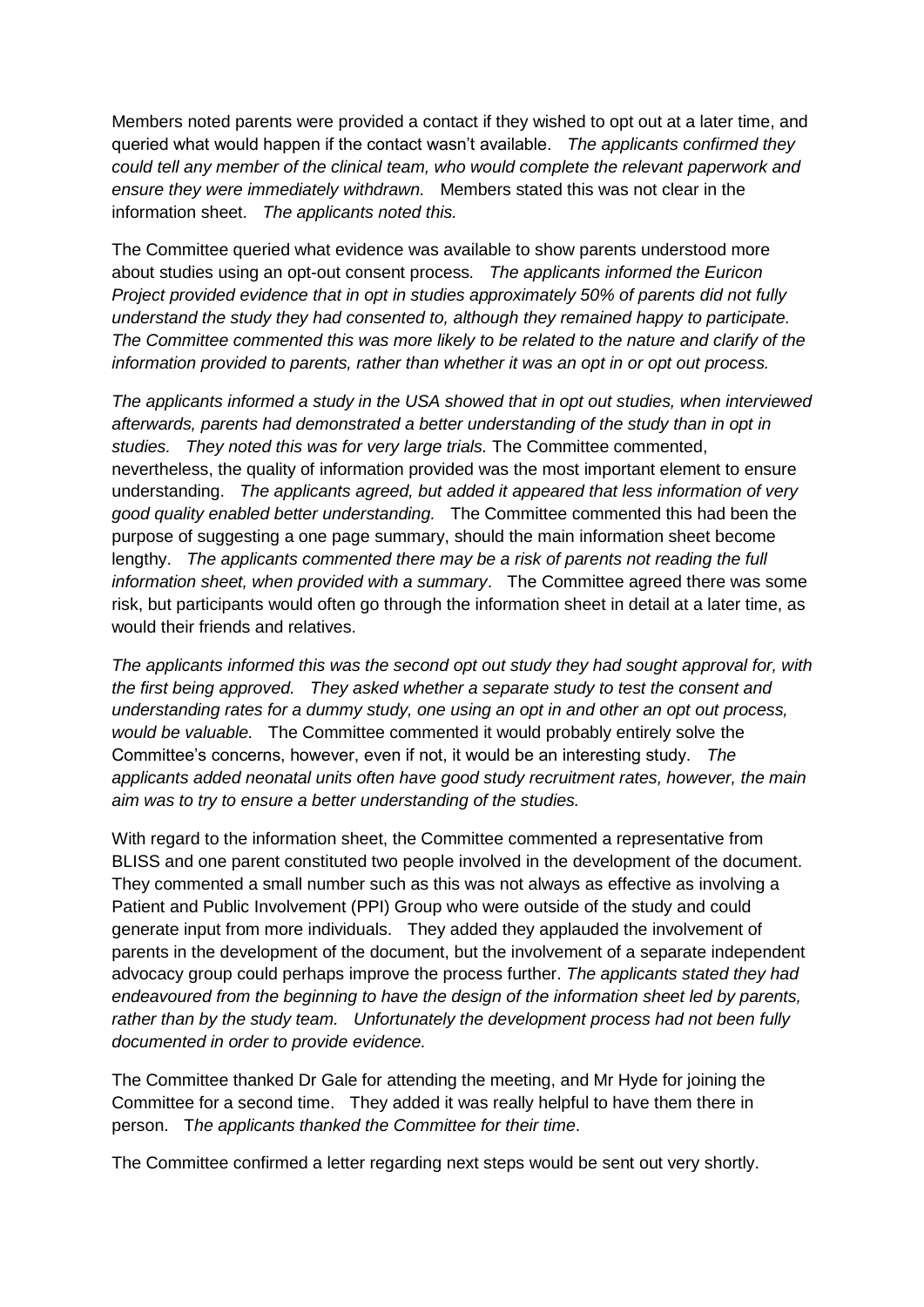The 60 day clock for issue of a final ethical opinion on this application will not re-start until the Committee has received a satisfactory response on outstanding points.

# **Please quote this number on all correspondence**

Yours sincerely

# **REC Manager**

Email:

*Copy to: Chelsea and Westminster NHS Foundation Trust*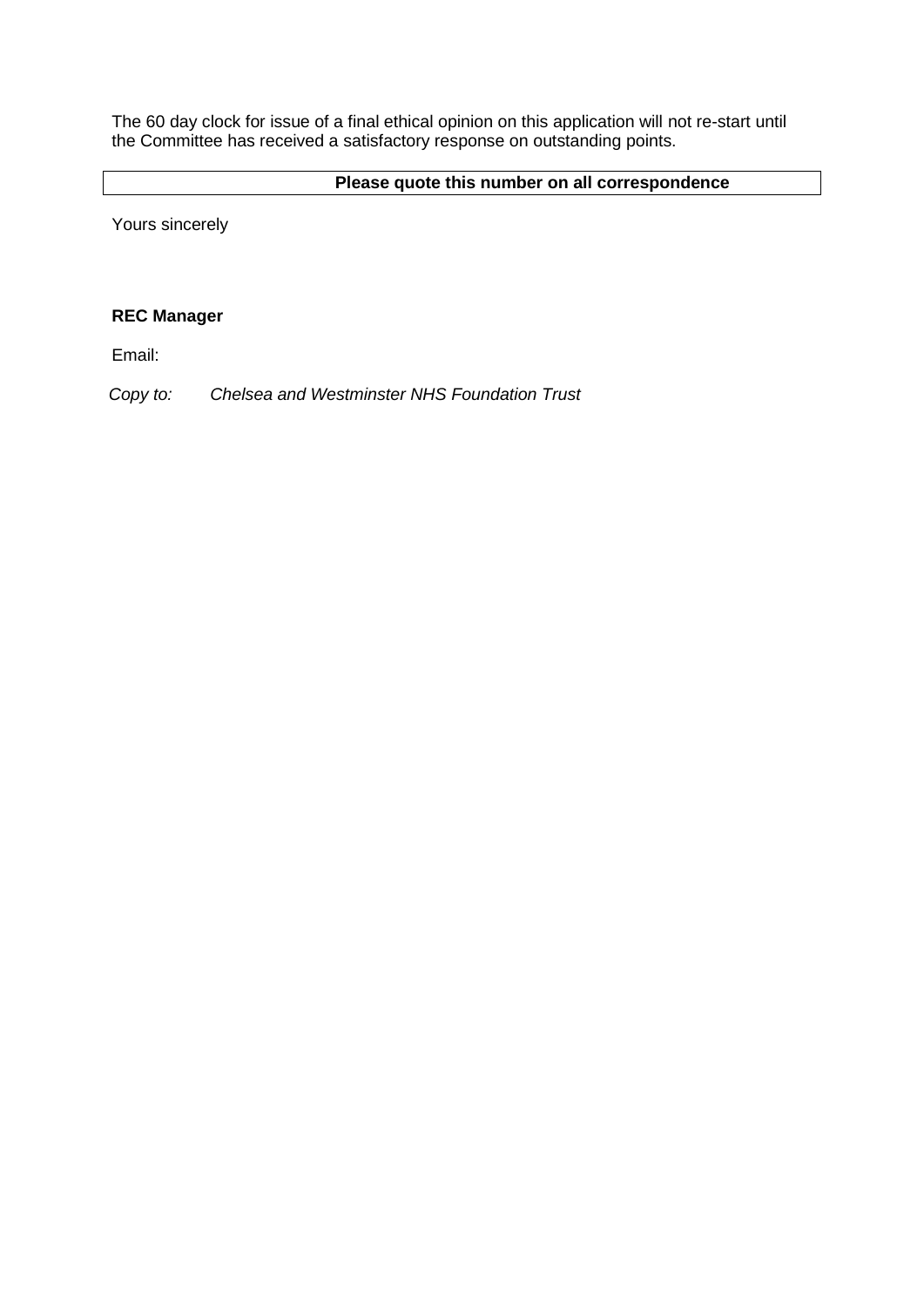# **Imperial College** London

Section of Neonatal Medicine Imperial College London

4th Floor, Lift Bank D Chelsea and Westminster Hospital 369 Fulham Road London, SW10 9NH Tel: +44 (0)203 3153519 Fax: +44 (0)203 3157998

christopher.gale@imperial.ac.uk 14th January 2015 **Dr Christopher Gale** MBBS MSc PhD MRCPCH

Dear Dr Lamont, **Study title:** 

**The WHEAT trial: With Holding Enteral feeding Around packed red cell Transfusions in preterm neonates, a multicentre, superiority, randomised registry trial** 

**REC reference: Protocol number: IRAS project ID:** 

Thank you for taking the time to review the WHEAT trial. Please find responses detailed below to your correspondence following the discussion on . For clarity we have included only points where further action was required.

# *1. You are required to provide evidence of scientific review.*

*The Committee are satisfied with the proposal for full review to be carried out by the NIGB, and require evidence of this review prior to approval.*

• We would like to make it clear to the committee that full review will be carried out by the National Institute of Health Research (NIHR) not the NIGB (National Information Governance Board) (the NIGB no longer exists; its functions, which do not include routine peer review, have been taken over by the Confidentiality Advisory Group of the Health Research Authority).

# *3. A hard copy consent form must be created, in line with NRES guidance. The process for this must be added to the protocol.*

*The REC remained unhappy with an opt-out process. They discussed the possibility of providing a consent form for parents to evidence they had opted out, but on reflection agreed if this was possible it should be possible to provide an opt-in consent form and change the process accordingly. They noted parents could be given the consent form alongside the information sheet, to enable them to proactively sign and agree to the study. The Committee agreed it was essential parents were asked to sign an agreement (either opt-out or opt-in) to ensure they personally understood exactly what they were consenting their children to.*

*The Committee felt the concept of an opt-out study would indicate to parents there was no risk involved in the study, which would influence their decision to participate. The Committee remained unconvinced there were no risks associated with the study. They acknowledged the process was easier for the research team, but did not feel it was necessarily in the best interests of participants. They acknowledged there were justifications for opt-out studies, but did not believe they applied in this case. The REC require the consent process to be changed to an 'opt in' system, and a consent form provided for review. This should be provided to parents alongside the information sheet, and the protocol updated to reflect this. The NRES templates can be accessed for guidance at the following link: http://www.hra.nhs.uk/resources/before-you-apply/consent-andparticipation/consent-and-participant-information/*

• For the reasons outlined in our previous correspondence (improved understanding of the research study by parents, a less biased sample, more generalisable results and more rapid resolution of clinical uncertainty) we feel that an opt-out design is optimal in a low risk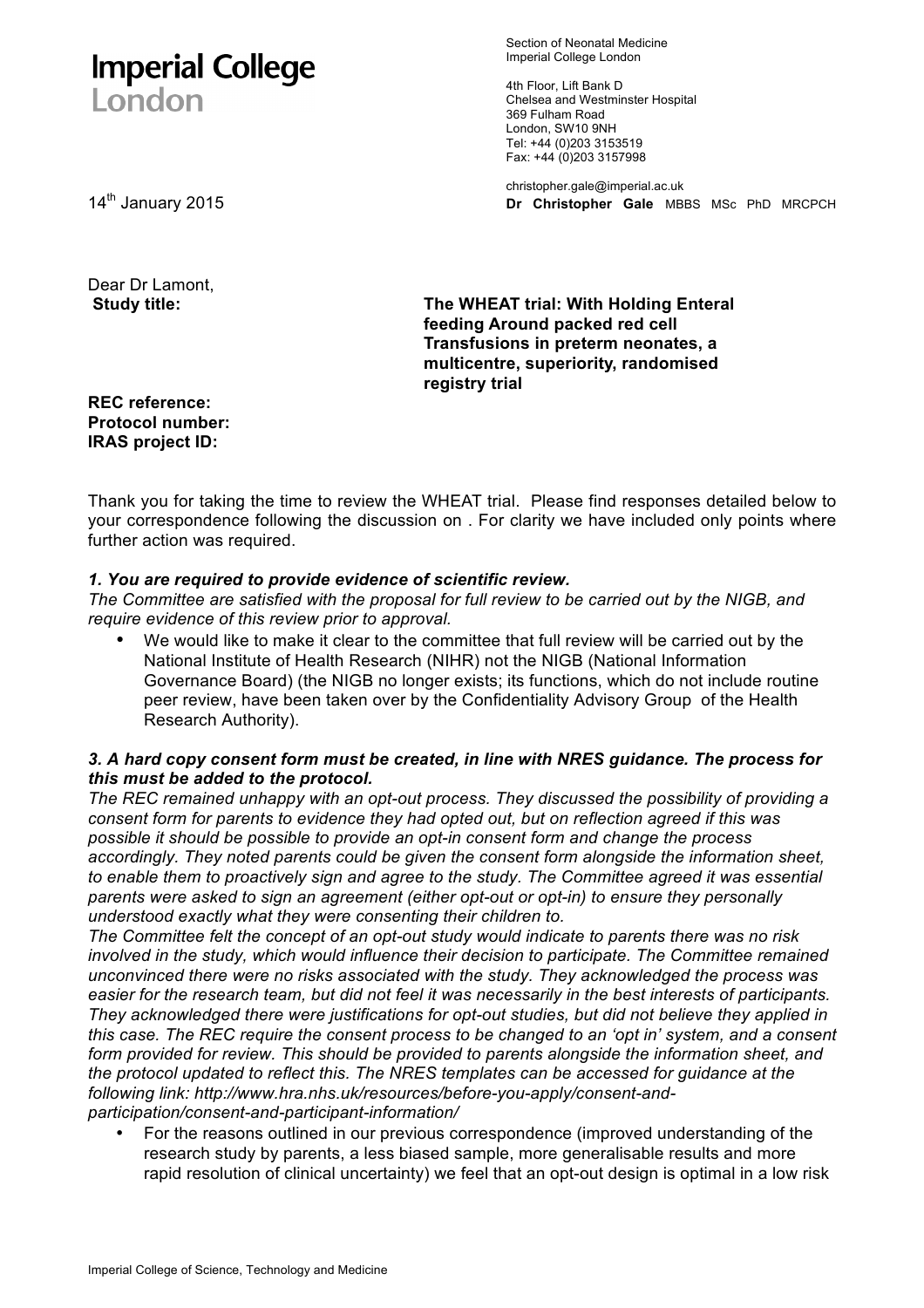. comparative effectiveness trial such as WHEAT. We are not willing to change the design to opt-in consent.

# *4. The participant information sheet should be re-written/re-formatted in line with NRES guidance, to ensure all pertinent areas are covered.*

*The Committee acknowledge much work has been done to develop the information sheet, and accepted the applicant's statement that the NRES template is to be used as guidance only. The Committee require the applicants to review and compare their information sheet to the NRES template and consider if there is any additional valuable information that can be added. Justifications should be provided should no additional information be added.*

*A point-by point commentary on a draft version of their PIS from the researchers relating to each NRES template paragraph would significantly assist the committee in deciding if the researchers' version was suitable for approval.*

• We have provided a point by point summary as requested.

#### *5. The following additional changes to the information sheet are required: b) The risks associated with additional cannulation must be added.*

*Following discussion, the Committee noted the applicant's response that extra cannulation or less cannulation may be part of standard care anyway. They asked a sentence be added to the 'Are there any risks for my baby?' section, stating being involved in the study may involve an extra cannulation or one less cannulation, depending on their randomised.*

• The Participant Information Sheet has been amended.

# *6. A one page summary of the study must be created, to be presented alongside the full participant information sheet.*

*The Committee are satisfied this may not be required, and are content to leave the judgment on this to the applicants.*

• Thank you, we judge that this is not required.

# *7. The following changes are required to the protocol:*

# *b) The point at which recruitment would be stopped, as a result of sufficient evidence being gathered in favour of one approach, must be clearly outlined.*

*The Committee were satisfied with the applicant's guarantee that recruitment would not begin until stopping rules had been set by the Data Monitoring Committee. The Committee require a copy of the stopping rules, for information, when they have been set.*

• Copies will be provided when available.

# *d) The consent process must be amended to reflect the inclusion of the consent form, as above.*

*The Committee requires this action to be completed, as per the original decision letter.*

• Please see our response to point 3, above.

Documents attached:

| Document                                       | Version | Date            |
|------------------------------------------------|---------|-----------------|
| <b>Participant Information Sheet</b>           | 1.5     | 14 January 2015 |
| Participant Information Sheet - point by point |         | 14 January 2015 |
| summary                                        |         |                 |

Please do not hesitate to contact me if you require any further information. Yours sincerely

# Dr Chris Gale, NIHR Clinical Lecturer in Paediatrics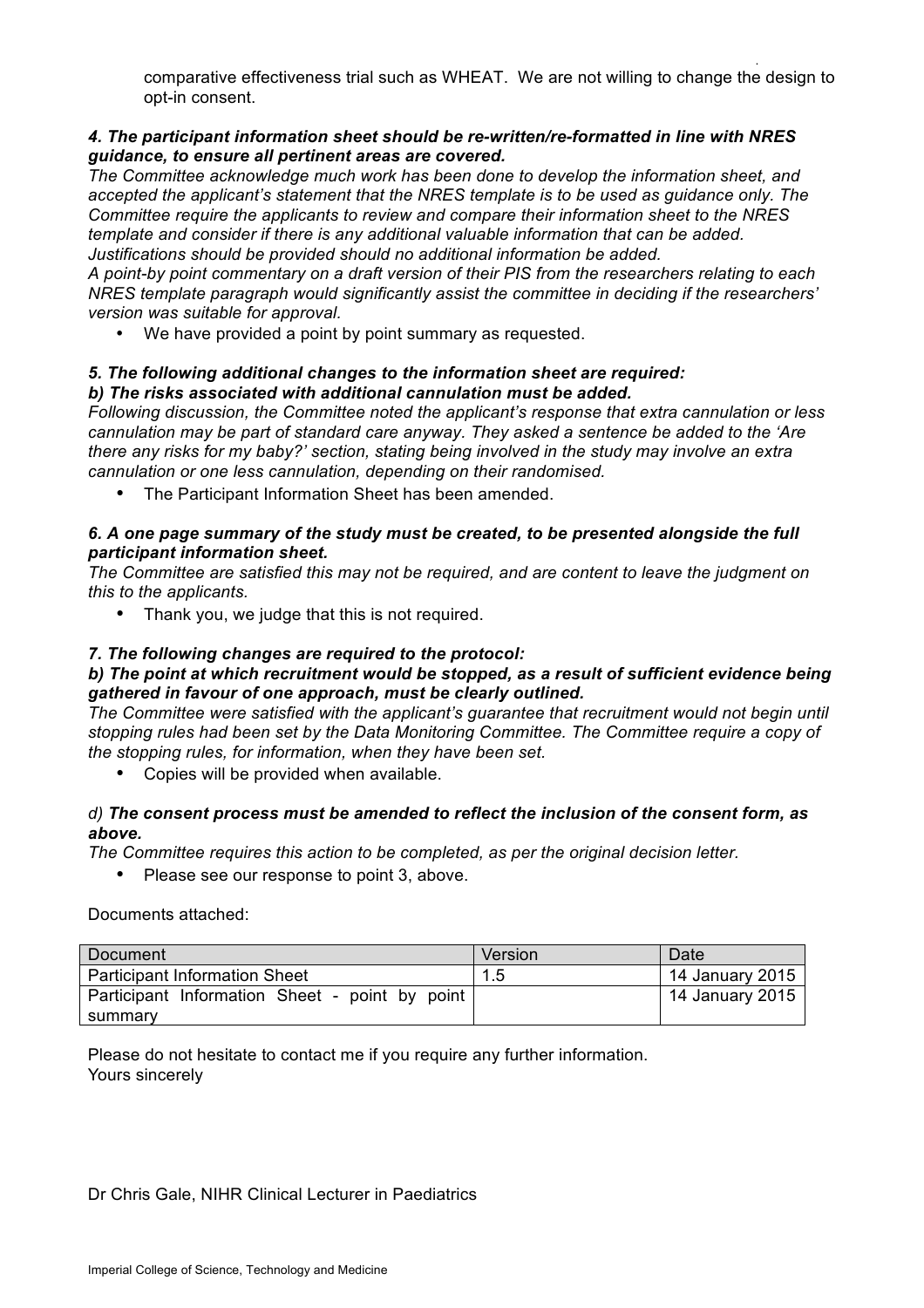We have copied the template below from the Consent and Participant Information Sheet Preparation Guidance (March 2014) as found on the HRA website: http://www.hradecisiontools.org.uk/consent/docs/PIS-Template\_version1.pdf

The template from the HRA is in blue, we have cut responded to each point in turn, in red, quoting directly from the Participant Information Sheet using italics.

# Participant Information Sheet (PIS) Template

This is not offered as a rigid template, but rather a flexible framework.

We have suggested sub-headings which you may decide are appropriate to use or not, depending on the type of study you are planning and what is involved.

Remember the aim of a PIS is to provide sufficient information, in an understandable format to support potential participants in making the right decision for them: to take part in your study, or to decline participation.

# **Study title**

Remember: I.P.O.C - Intervention, Population, Outcome, Comparator (if appropriate) is a rule that helps produce a meaningful study title.

- We have deliberately kept the study title brief but can put it in a more I.P.O.C. form (below)
- The WHEAT Study: Does withholding milk feeds around transfusion in preterm babies reduce necrotising enterocolitis when compared with continuing milk feeds?

## **Invitation and brief summary**

Potential participants should be given very brief information about your study: just enough to decide if they wish to read further.

• We provided a brief invitation about the study in the first paragraph: "We understand this is *a* difficult time and it may not seem a good moment to ask you to think about something *extra, but we want you to know about a study for premature babies (babies born before their due date)."*

There may be specific issues to address here when you are inviting someone else to give consent on behalf of another, or you are consulting someone to give their opinion on the inclusion of another (e.g. adults not able to consent for themselves)

## **What's involved?**

## **Explanation: purpose of and background to the research and invitation**

What is the nature of what you are proposing?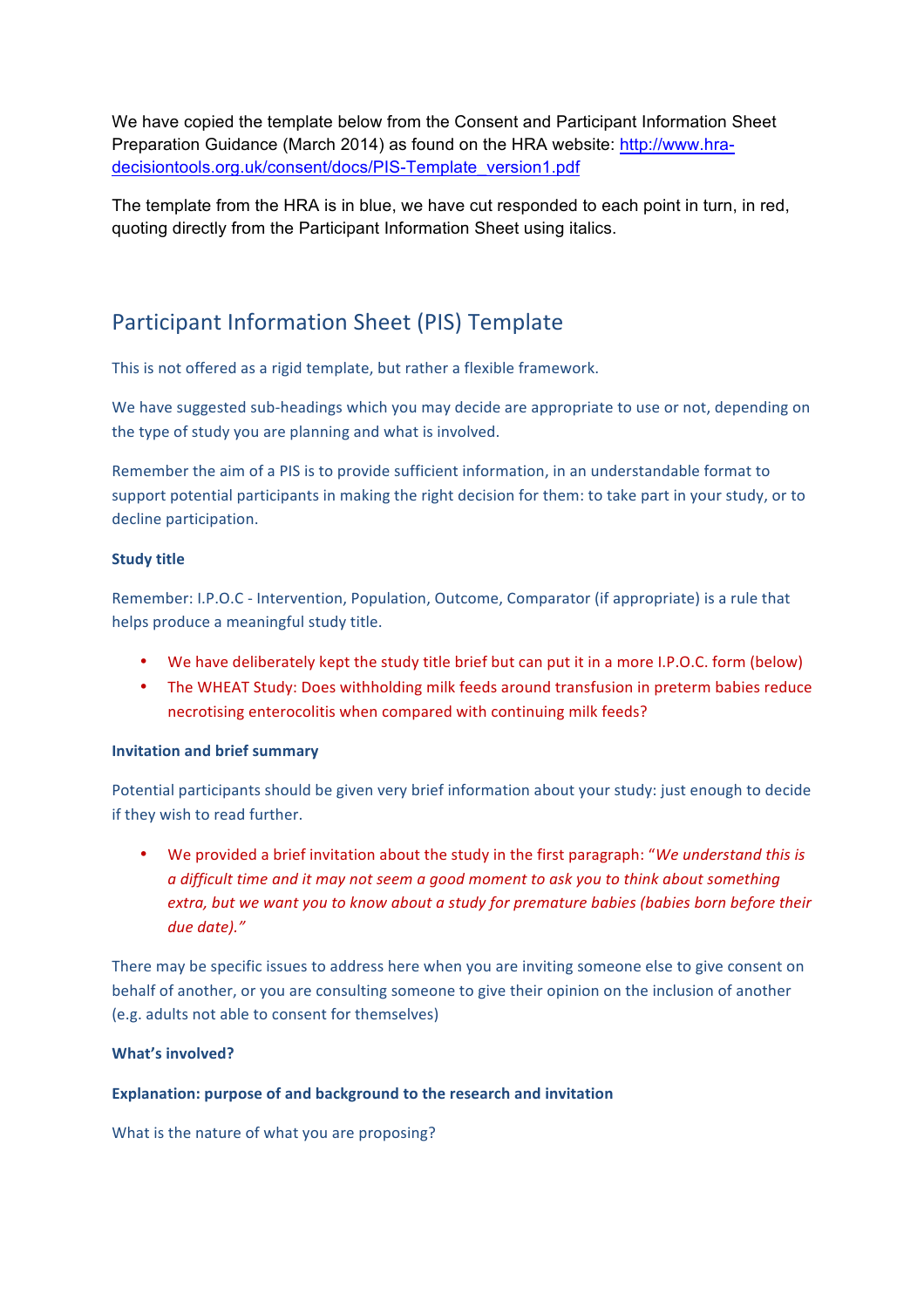• *"If your baby needs a blood transfusion, and is receiving milk feeds, the decision about* whether to stop or continue feeds during the transfusion will be decided by a process called *"randomisation"."*

Why are you doing this research? What is already known?

"It is quite common for premature babies to have blood transfusions because they become anaemic (they do not have enough red blood cells). Premature babies are also vulnerable to *a* bowel condition called necrotising enterocolitis (NEC). This can be serious and can have *long-term effects on how babies grow and develop. Some doctors worry that feeding babies during a blood transfusion may increase the risk of NEC, others however, think that it is more* risky to stop feeds; the problem is that we do not know. Because of this, the way babies are *cared for during blood transfusions varies across the country; some babies have feeds stopped before, during and after a transfusion (around 12 hours in total), and others have* feeds continued. The purpose of WHEAT is to determine which approach is best."

How many will be involved in the study?

*"WHEAT* is taking place in neonatal units all over the UK and will involve about 4,500 *babies."*

What alternatives are available to potential participants'?

"If you choose not to take part your baby will still have feeds either stopped or continued *during blood transfusions in the same way as in WHEAT but the decision will be made by the local clinical team and the policy of the neonatal unit, and information about your baby will* not be included in the study."

You should try to keep this brief and avoiding cutting and pasting directly from a protocol; keep your language understandable.

## **What would taking part involve?**

You should give potential participants an idea of what they should expect if they agree to take part. It is important that you consider their perspective and likely view of any impacts on them, their lives and those close to them.

"If your baby needs a blood transfusion, and is receiving milk feeds, the decision about whether to stop or continue feeds during the transfusion will be decided by a process called *"randomisation". Randomisation is done by computer and means that every baby has an equal* chance of either having feeds stopped or continued. If your baby is randomised to *have feeds stopped this will be for 4 hours before, after, and during this and any subsequent blood transfusions. It is quite common for premature babies to have their feeds withheld for a* number of reasons. When this happens babies are given nutrition into a vein by drip to ensure their blood sugar level does not drop and to reduce any feelings of hunger they might have. Babies in WHEAT who have their milk feeds stopped around a blood transfusion will be *given nutrition into a vein in the same way.* If your baby is randomised to have feeds *continued, there will be no change in how your baby is fed."*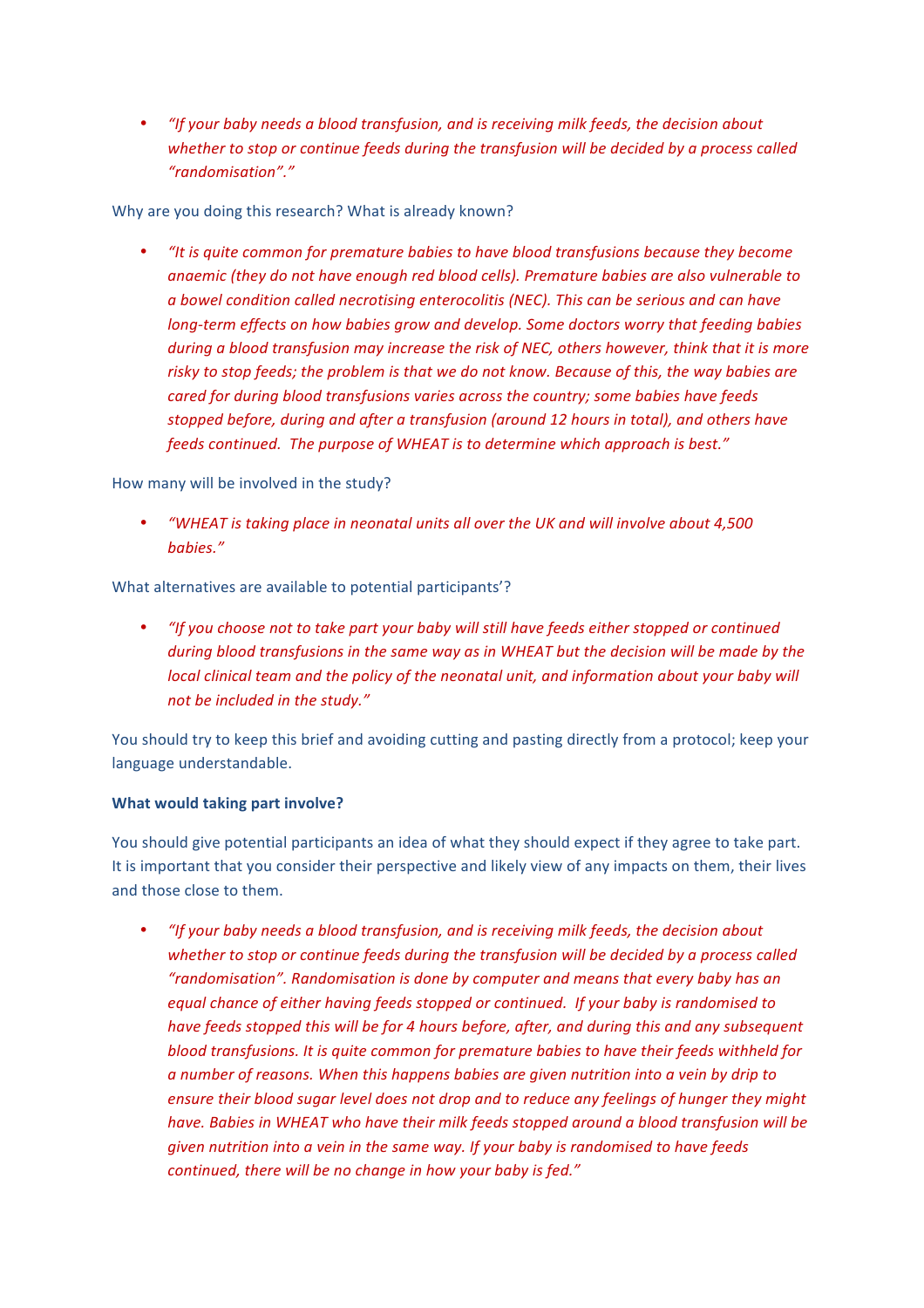Potential participants need to know what they are being asked to give consent to, so make it clear what elements are additional to standard care, and/or what elements of standard care they may not receive if they agree to take part.

• *"Babies in WHEAT will not have any extra tests and in all other respects will be looked after in* the same way as a premature baby not taking part in the study."

There will be specific issues pertinent to your particular study and the types of participant you intend to recruit which must be considered here (e.g. adults not able to consent for themselves or children / young people). Specific issues may include:

- Impacts on possible pregnancy and breast feeding, including young people and pregnancy
	- Not applicable in the neonatal population
- $\bullet$  In therapeutic research what are the clinical alternatives
	- *"If you choose not to take part your baby will still have feeds either stopped or continued during blood transfusions in the same way as in WHEAT but the decision will be made by the local clinical team and the policy of the neonatal unit, and information about your baby will* not be included in the study."
- Randomisation and blinding
	- *"the decision about whether to stop or continue feeds during the transfusion will be decided* by a process called "randomisation". Randomisation is done by computer and means that *every baby has an equal chance of either having feeds stopped or continued."*
	- WHEAT is unblinded so it is not appropriate to discuss blinding
- Screening and exclusion
	- Not applicable to WHEAT as it does not involve screening and has no exclusion criteria
- Therapeutic studies what happens when the research study stops?
	- Not applicable to WHEAT as it is a comparative effectiveness research project comparing routinely practised approaches and will only include infants while they are on the neonatal unit. The study continues until all included babies have been discharged from the neonatal unit and are therefore not eligible for the different treatment arms.
- Tissue samples
	- Not applicable to WHEAT as it does not involve tissue samples
- Research databases and tissue banks
	- In WHEAT parents will have already agreed to inclusion of their baby's details in the National Neonatal Research Database (NNRD)
- Expenses and payments
	- Not applicable to WHEAT as it does not involve expenses or payments
- Genetic research
	- Not applicable to WHEAT as it does not involve genetics samples
- Exposure to ionising radiation
	- Not applicable to WHEAT as it does not involve ionising radiation
- Accessing ONS, GROS and other registry data
	- Not applicable to WHEAT other registry data
- Generic consent etc.
	- Not applicable to WHEAT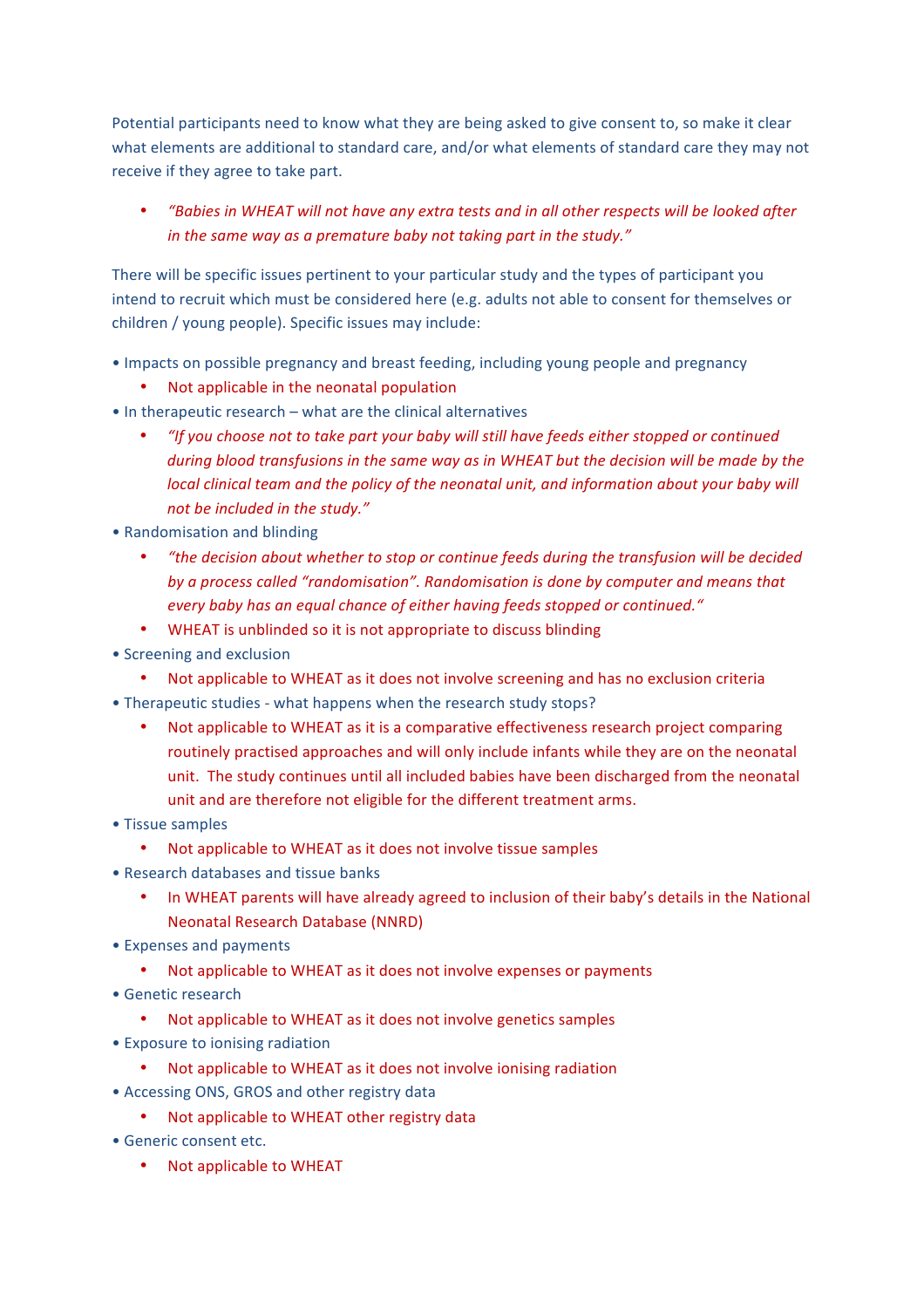# **What are the possible benefits of taking part?**

It is likely that you cannot guarantee any specific treatment benefits, and this should be made clear to potential participant. However, research does deliver wider benefits to society / others with a similar condition and some indirect benefits might be foreseeable for participants themselves.

# "Are there any benefits for my baby?

Each of the two options in the WHEAT study is currently used by doctors in the UK because we do not know which one is better. Taking part in a research study may confer non-specific *benefits."*

# **What are the possible disadvantages and risks of taking part?**

You should include details of all significant risks of harm, risks to confidentiality and psychological risk. 

*"Are there any risks for my baby?* There are no risks for your baby from taking part in WHEAT. Rarely, being involved in WHEAT *may involve an either an extra intravenous drip or one less intravenous drip, depending on how your baby is randomised."*

Some specific issues you should consider include:

- Impact on possible pregnancy and breast feeding, including young people and pregnancy
	- Not applicable in the neonatal population
- Side effects of treatments / therapies in trials
	- *"If your baby is randomised to have feeds stopped this will be for 4 hours before, after, and during this and any subsequent blood transfusions. It is quite common for premature babies* to have their feeds withheld for a number of reasons. When this happens babies are given *nutrition* into a vein by drip to ensure their blood sugar level does not drop and to reduce any feelings of hunger they might have. Babies in WHEAT who have their milk feeds stopped around a blood transfusion will be given nutrition into a vein in the same way."
- Discovering health related findings
	- *"What if relevant new information becomes available?*

*If new information becomes available during the study this will be evaluated by an* independent Data Monitoring Committee who will advise whether or not WHEAT should *continue. "*

- Impact on insurance
	- Not applicable in this comparative effectiveness trial
- Ionising radiation etc.
	- Not applicable to WHEAT as it does not involve ionising radiation

Try to describe the likelihood of adverse things happening, as well as severity in language all potential participants are likely to understand.

## **Further supporting information**

Finally you should provide potential participants with more details of what is involved so that you can fully support them in making an appropriate decision.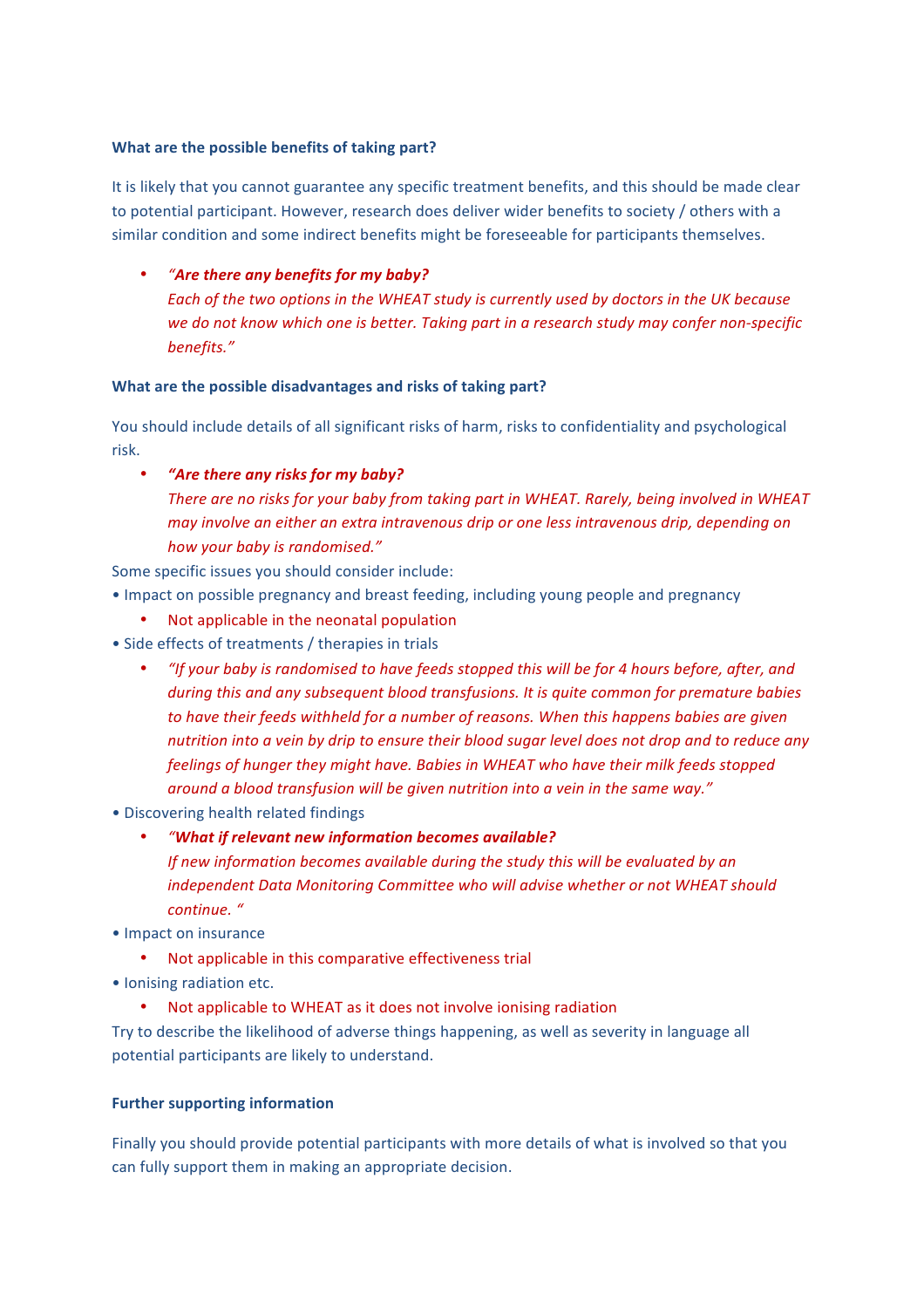Some of the issues that might be appropriate here include:

- What if something goes wrong?
	- *"What if there is a problem?*

*If* at any stage you have any questions about the study or the way it has been carried out, please contact the Local Principal Investigator or Local Research Nurse (contact details *below)."*

- What will happen if I don't want to carry on with the study?
	- *"What if I change my mind and decide to withdraw my baby from WHEAT at a later date? You* can change your mind and opt-out of WHEAT at any time and without having to give a *reason. Just let us know."*
- How will my information be kept confidential?
	- *"Will my taking part in WHEAT be kept confidential?*

We will record relevant information about you and your baby; this will be kept securely and will only be seen by the study team and authorized regulatory authorities. You and your baby will not be identified in any report or publication about WHEAT."

- What will happen to the results of this study?
	- *"What will happen to the results of WHEAT?* The results will be used to improve the way premature babies are looked after. The results will be published in a medical journal. We will also send a copy of the results to you."
- Who is organising and funding this study?
	- *"Who is managing and funding WHEAT?*

*WHEAT* is managed by the Clinical Trials Unit at the University of Manchester. It is funded by the Health Technology Assessment programme of the National Institute for Health *Research."*

- How have patients and the public been involved in this study?
	- We have not included any mention of the extensive parent and parent representative involvement in the Participant Information Sheet but could do if requested.
- Who has reviewed this study?
	- *"Who is managing and funding WHEAT?*

*WHEAT* is managed by the Clinical Trials Unit at the University of Manchester. It is funded by *the Health Technology Assessment programme of the National Institute for Health Research."*

- Further information and contact details
	- *"Thank you for reading this leaflet; please discuss WHEAT with the doctor or nurse who is looking after your baby if you have any questions."*

| <b>Local Principal Investigator</b> | <b>Local Research Nurse</b> | <b>Lead Investigators</b><br>Professor Neena Modi &<br>Dr Chris Gale<br>Imperial College London,<br>0203 315 5101<br>n.modi@imperial.ac.uk<br>christopher.gale@imperial.ac.uk |
|-------------------------------------|-----------------------------|-------------------------------------------------------------------------------------------------------------------------------------------------------------------------------|
|-------------------------------------|-----------------------------|-------------------------------------------------------------------------------------------------------------------------------------------------------------------------------|

• What to expect during the consent process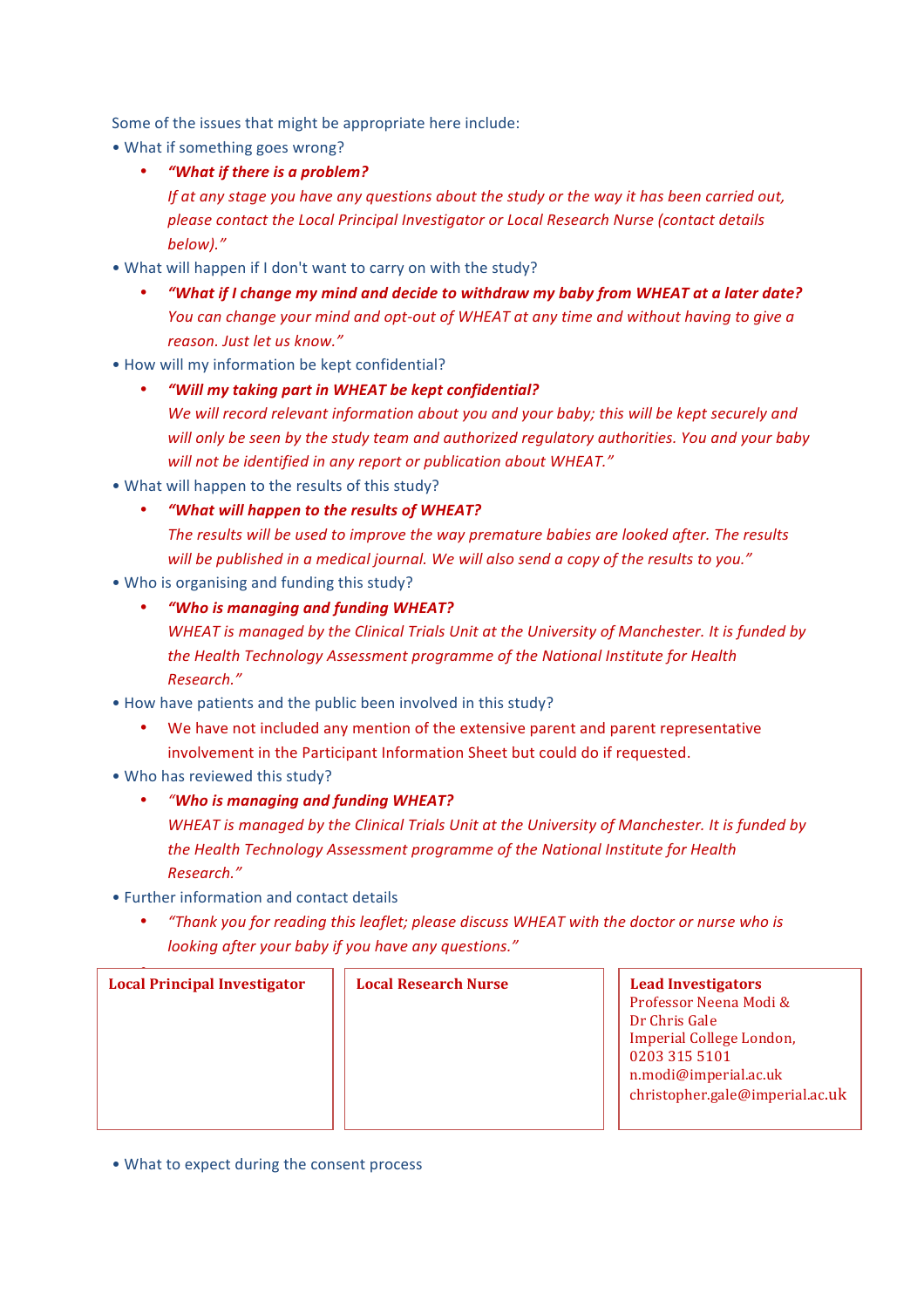• We are comparing practices that already take place in neonatal units in the UK and are offering every baby the opportunity to participate. Your baby does not have to take part if you don't want them to, in this case please tell a member of the local clinical team (names and contact details are provided at the end of this leaflet) that you would like to "opt-out" (have your baby excluded from the WHEAT study).

*If* you do want your baby to take part in WHEAT, you don't need to do anything.

# *What will happen if I opt-out?*

*If* you "opt-out" your baby will still have feeds either stopped or continued during transfusions in the same way as in WHEAT but the decision will be made by the local clinical *team* and the policy of the neonatal unit, and information about your baby will not be *included in the study.* 

• What if relevant new information becomes available?

- *"What if relevant new information becomes available? If new information becomes available during the study this will be evaluated by an independent Data Monitoring Committee who will advise whether or not WHEAT should continue."*
- Involvement of General Practitioner / other healthcare practitioner
	- Not applicable as the General Practitioner will not be involved, and the babies will not have been discharged into the community as yet, so will have no registration with a General Practitioner.
- What will happen to the samples I give?
	- Not applicable to WHEAT as it does not involve samples
- Commercial exploitation etc.
	- Not applicable to WHEAT as it is not a commercial study

## **Version control**

All of your consent documents (and other study documents) should have a version number and/or date, to ensure that any changes or amendments can be more easily implemented.

• Version control is already used on all documents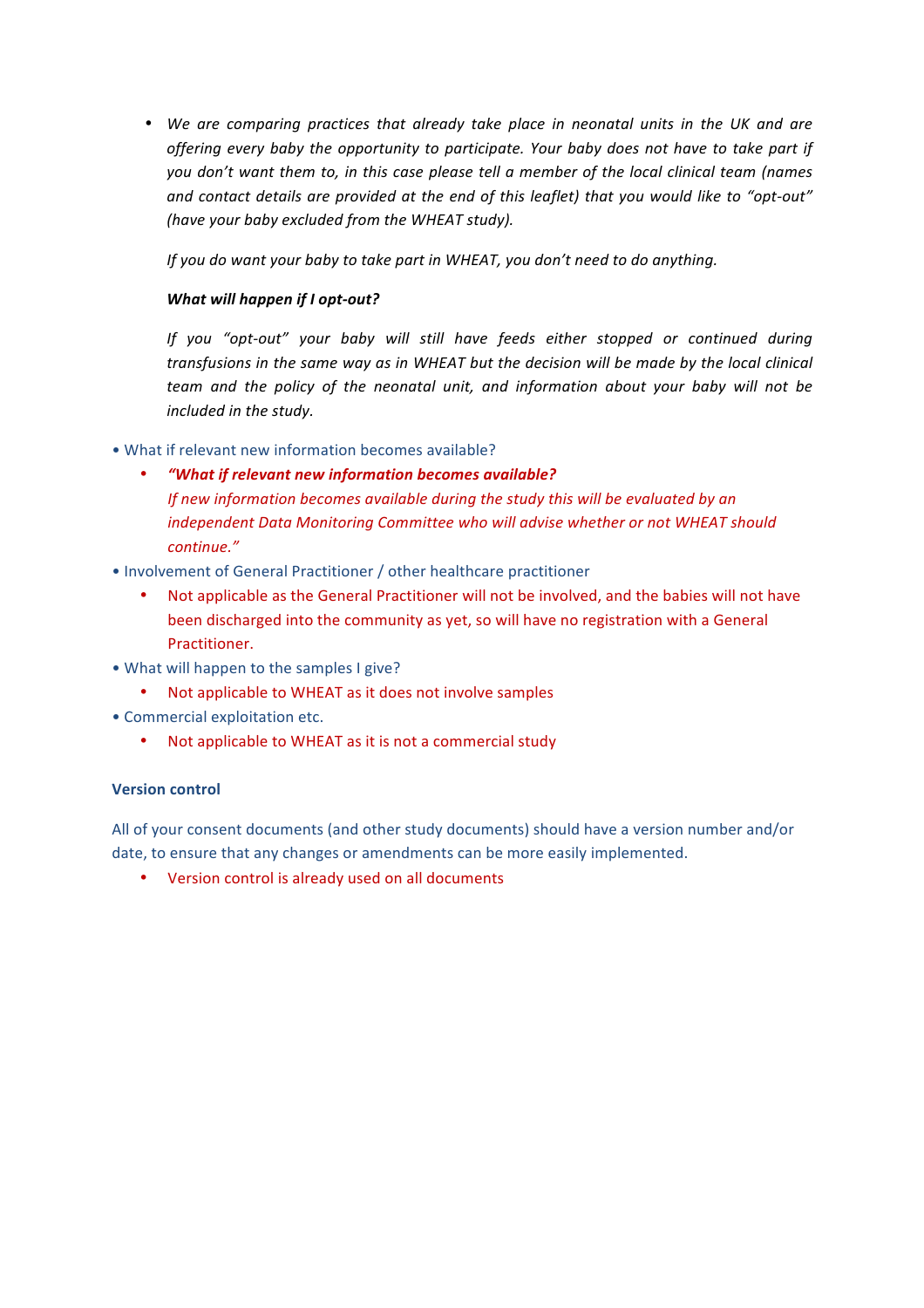# <u>INI</u> **Health Research Authority**

21 November 2014

Dr Chris Gale NIHR Clinical Lecturer Imperial College London Section of Academic Neonatal Medicine, Imperial College London, Chelsea and Westminster Campus, 369 Fulham Road, London SW10 9NH

Dear Dr Gale

| <b>Study Title:</b>          | The WHEAT trial: WithHolding Enteral feeding Around<br>packed red cell Transfusions in preterm neonates, a<br>multicentre, superiority, randomised registry trial |
|------------------------------|-------------------------------------------------------------------------------------------------------------------------------------------------------------------|
| <b>REC reference number:</b> |                                                                                                                                                                   |
| <b>Protocol number:</b>      |                                                                                                                                                                   |
| <b>IRAS project ID</b>       |                                                                                                                                                                   |

Thank you for your letter of 10 November 2014, responding to the Committee's request for further information on the above research, and enclosing the following revised documents:

| Document                       | Version | Date              |
|--------------------------------|---------|-------------------|
| Other [Response letter to REC] |         | I06 November 2014 |
| Other [PIS]                    | 1.4     | I06 November 2014 |
| Other [Project Protocol]       | 1.4     | I06 November 2014 |
| Other [Carlo 2013]             |         | l07 November 2013 |
| Other [DAMOCLES Lancet]        |         | l07 November 2005 |
| Other [EIF 123]                |         | 107 November 2014 |
| Other [Junghans BMJ]           |         | 07 November 2005  |
| Other [NREAP minutes]          |         | 17 October 2012   |
| Other [O'Neill 2003]           |         | 107 November 2003 |
| Other [Parige 2013]            |         | 07 November 2013  |
| Other [Rogers 1998]            |         | 107 November 1998 |

The further information and revised documentation has been considered on behalf of the Committee by the Chair.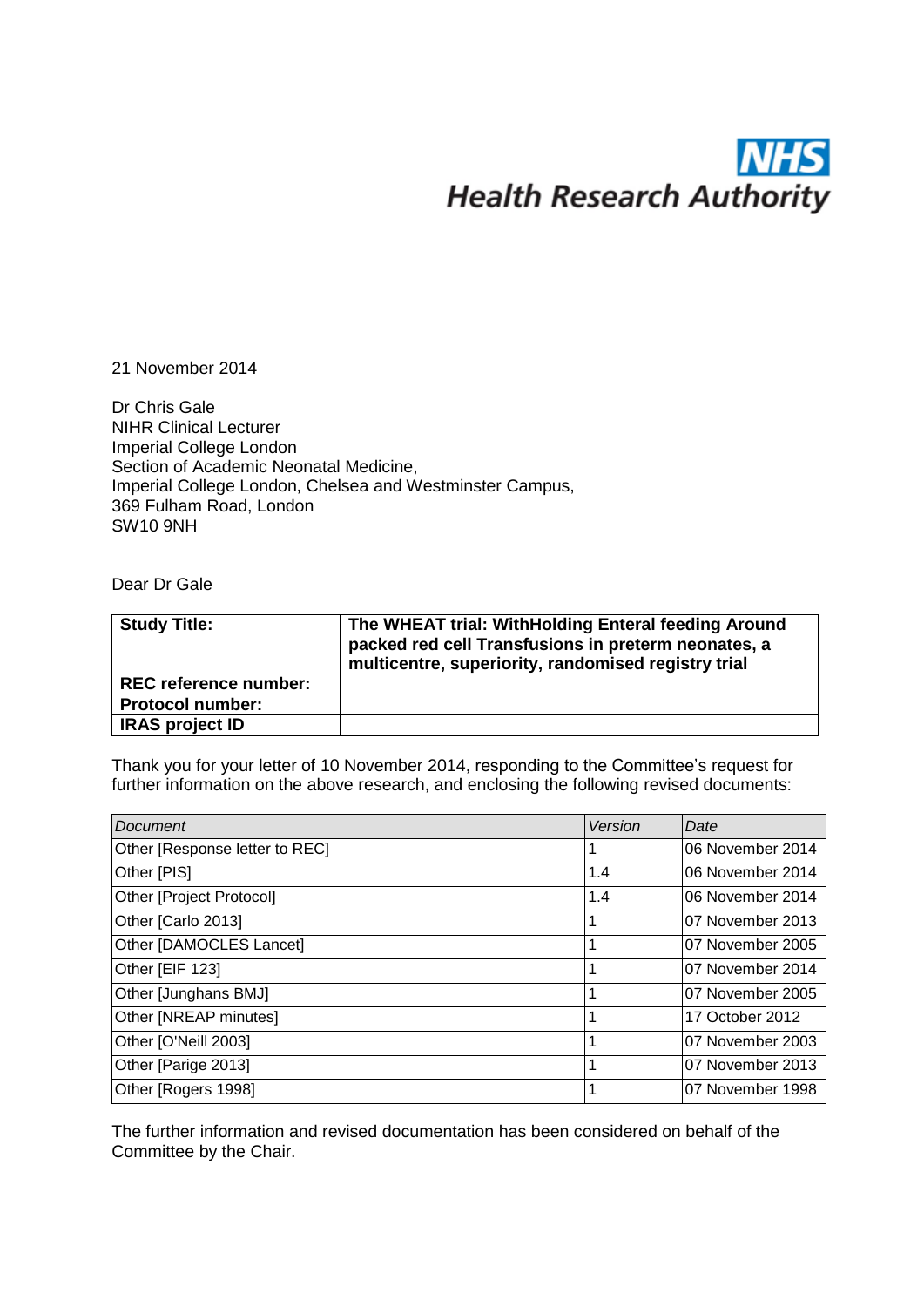Unfortunately, the Committee was not satisfied with the responses to any of the points raised in the provisional opinion letter, and would be grateful for a more complete response in line with the actions required.

Given the complexity of the issues and the apparent disparity of opinion, the Chair would like to discuss your response in more detail at the next full meeting of the Research Ethics Committee, in order to establish the best way forward.

The Chair expressed regret that the Chief Investigator was unable to attend the previous meeting, and would welcome his attendance at the next meeting to enable a full and productive discussion. The meeting will take place on

The Chair would welcome the opportunity to discuss the research application with the Chief Investigator in advance of this meeting. Please contact the REC Manager, who can provide you with the relevant contact details for this.

The 60 day clock for issue of a final ethical opinion on this application will not re-start until the Committee has received a satisfactory response on outstanding points.

# **Please quote this number on all correspondence**

Yours sincerely

## **REC Manager**

Email:

*Copy to:*

*Chelsea and Westminster NHS Foundation Trust*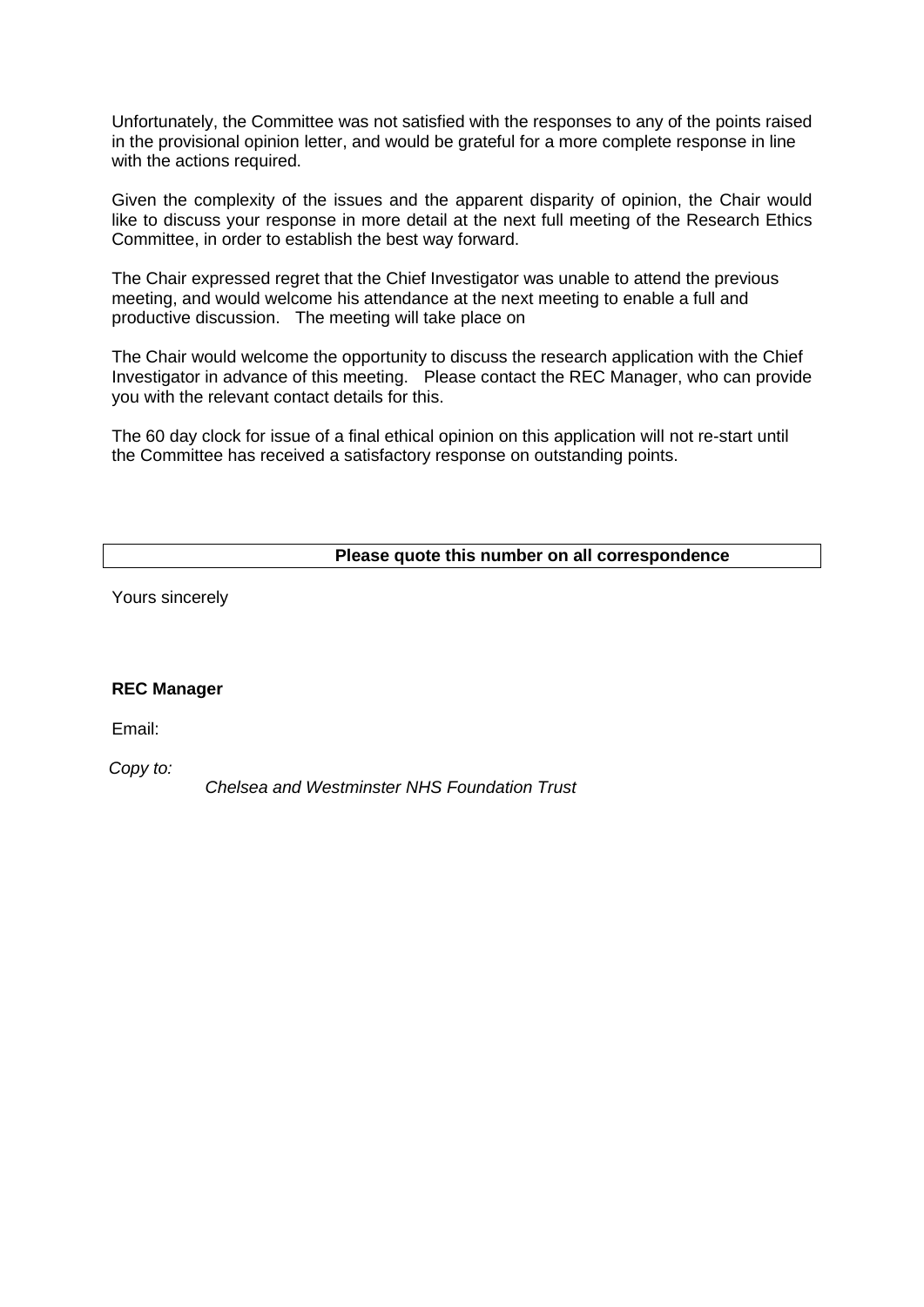# **Health Research Authority**

20 January 2015

Dr Chris Gale NIHR Clinical Lecturer Imperial College London Section of Academic Neonatal Medicine, Imperial College London, Chelsea and Westminster Campus, 369 Fulham Road, London SW10 9NH

Dear Dr Gale

| <b>Study title:</b>     | The WHEAT trial: WithHolding Enteral feeding Around packed<br>red cell Transfusions in preterm neonates, a multicentre,<br>superiority, randomised registry trial |
|-------------------------|-------------------------------------------------------------------------------------------------------------------------------------------------------------------|
| <b>REC reference:</b>   |                                                                                                                                                                   |
| <b>Protocol number:</b> |                                                                                                                                                                   |
| IRAS project ID:        |                                                                                                                                                                   |

Thank you for your letter of 14 January 2015 responding to the Committee's request for further information on the above research.

The further information has been considered on behalf of the Committee by the Chair, in consultation with other members.

We plan to publish your research summary wording for the above study on the HRA website, together with your contact details. Publication will be no earlier than three months from the date of this favourable opinion letter. The expectation is that this information will be published for all studies that receive an ethical opinion but should you wish to provide a substitute contact point, wish to make a request to defer, or require further information, please contact the REC Manager,

[Under very limited circumstances \(e.g. for student](mailto:NRESCommittee.EastofEngland-Essex@nhs.net) research which has received an unfavourable opinion), it may be possible to grant an exemption to the publication of the study.

# **Ethical opinion**

The Committee is unable to give a favourable ethical opinion of the research, for the following reasons: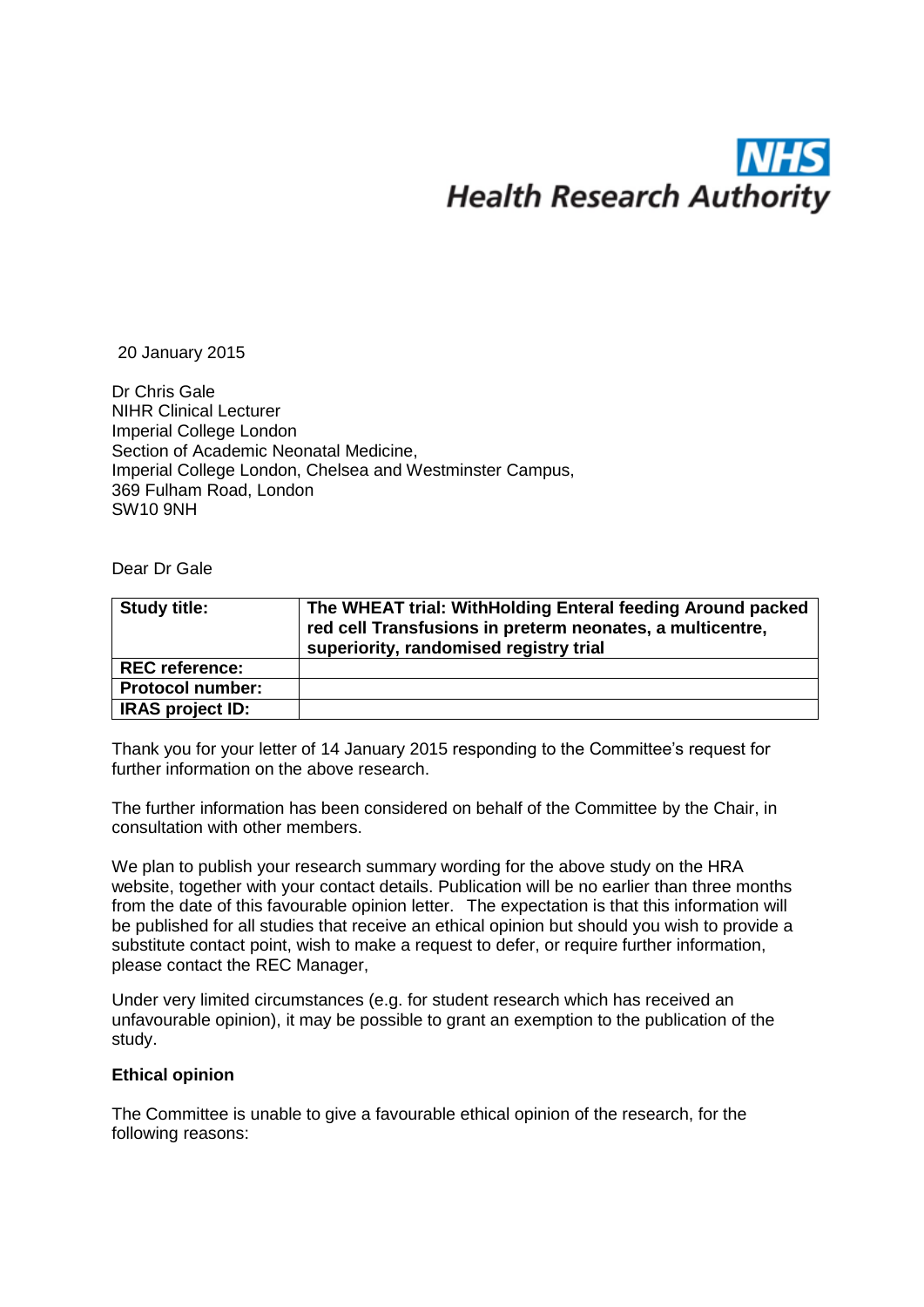- 1. The Committee does not consider the response to be acceptable, as the researchers refuse to move to a documented, signed-for record of consent, whether opt-in or opt-out. The Committee does not feel it is acceptable not to formally record the consent process, and draws on the following guidance in support of this stance:
	- a) The procedure should follow the requirements of clause 24 of the Declaration of Helsinki:

"After ensuring that the potential subject has understood the information, the physician or another appropriately qualified individual must then seek the potential subject's freely-given informed consent, preferably in writing. If the consent cannot be expressed in writing, the non-written consent must be formally documented and witnessed."

b) HEALTH TECHNOLOGY ASSESSMENT 2014 VOL. 18 NO. 42 (Death, bereavement and randomised controlled trials (BRACELET): a methodological study of policy and practice in neonatal and paediatric intensive care trials Claire Snowdon, Peter Brocklehurst, Robert Tasker, Martin Ward Platt, Sheila Harvey and Diana Elbourne) advises that in trials concerning neonates who may die:

"The significance of trial paperwork

Within CTUs, we need to be aware, when writing trial communications, that the BRACELET study has shown that much of the trial-related paperwork (letters, consent forms, information leaflets, newsletters etc.) might be kept among the different valued items that parents had preserved in memory of their child's short life. This might argue for producing items which are durable, for instance printed on a high quality paper, and which articulate clearly the importance of the contribution that babies and families make to a trial."

The Chair wishes to advise that there is an opportunity to appeal through the NRES system, and the Committee would be delighted to see an outcome that satisfies all concerned.

I regret to inform you therefore that the application is not approved.

# **If you would find it helpful to discuss any of the matters raised above or seek further clarification from a member of the Committee, you are welcome to contact the REC Manager,**

# **Options for further ethical review**

You may submit a new application for ethical review, taking into account the Committee's concerns. You should enter details of this application on the application form and include a copy of this letter, together with a covering letter explaining what changes have been made from the previous application. We strongly recommend that you submit the new application to this REC. However, you may submit the application to a different REC if you prefer. The application should be booked through the Central Booking Service (CBS) and would be allocated for review in the normal way. You should let CBS know if you would like the application to be reviewed again by this Committee.

Alternatively, you may appeal against the decision of the Committee by seeking a second opinion on this application from another Research Ethics Committee. The appeal would be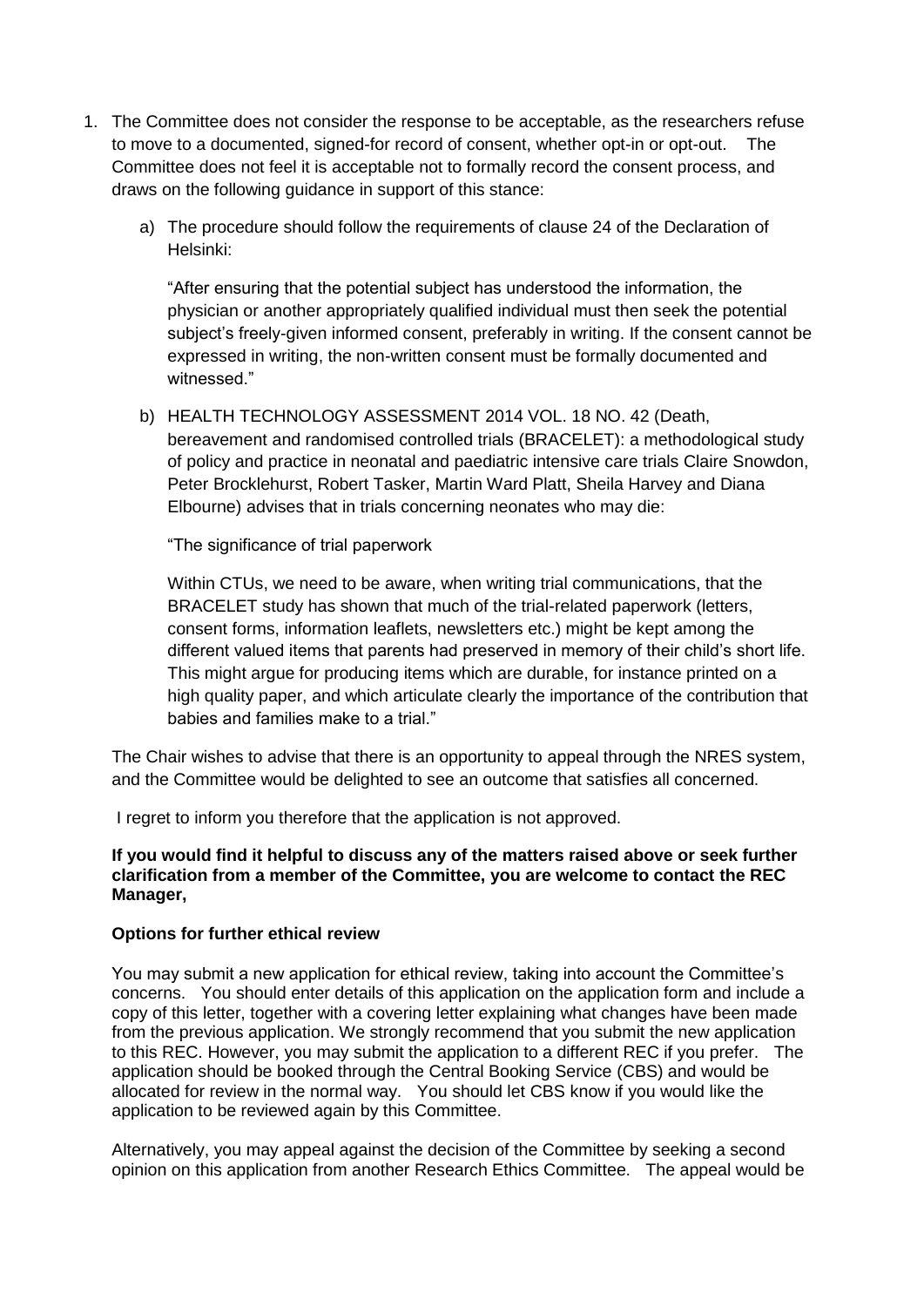based on the application form and supporting documentation reviewed by this Committee, without amendment. If you wish to appeal, you should notify the relevant Research Ethics Service Manager (see below) in writing within 90 days of the date of this letter. If the appeal is allowed, another REC will be appointed to give a second opinion within 60 days and the second REC will be provided with a copy of the application, together with this letter and other relevant correspondence on the application. You will be notified of the arrangements for the meeting of the second REC and will be able to attend and/or make written representations if you wish to do so.

The contact point for appeals is:

HRA Improvement & Liaison Manager National Research Ethics Service

Email:

# **Documents reviewed**

The final list of documents reviewed by the Committee is as follows:

| Document                                                              | Version        | Date              |
|-----------------------------------------------------------------------|----------------|-------------------|
| Covering letter on headed paper                                       |                | 05 September 2014 |
| Evidence of Sponsor insurance or indemnity (non NHS Sponsors<br>only) |                | 21 July 2014      |
| IRAS Checklist XML [Checklist_14012015]                               |                | 14 January 2015   |
| Letter from sponsor                                                   |                | 21 August 2014    |
| Other [Response letter to REC]                                        | 1              | 06 November 2014  |
| Other [Project Protocol]                                              | 1.4            | 06 November 2014  |
| Other [Carlo 2013]                                                    |                | 07 November 2013  |
| Other [DAMOCLES Lancet]                                               |                | 07 November 2005  |
| Other [EIF 123]                                                       |                | 07 November 2014  |
| Other [Junghans BMJ]                                                  |                | 07 November 2005  |
| Other [NREAP minutes]                                                 | 1              | 17 October 2012   |
| Other [O'Neill 2003]                                                  |                | 07 November 2003  |
| Other [Parige 2013]                                                   |                | 07 November 2013  |
| Other [Rogers 1998]                                                   |                | 07 November 1998  |
| Other [Response Letter]                                               | $\overline{2}$ | 14 January 2015   |
| Other [PIS Point by point amendment]                                  | 1              | 14 January 2015   |
| Other [Amended PIS]                                                   | 1.5            | 14 January 2015   |
| REC Application Form [REC_Form_10092014]                              |                | 08 September 2014 |
| Summary CV for Chief Investigator (CI)                                |                | 05 September 2014 |

# **Statement of compliance**

The Committee is constituted in accordance with the Governance Arrangements for Research Ethics Committees and complies fully with the Standard Operating Procedures for Research Ethics Committees in the UK.

# **After ethical review**